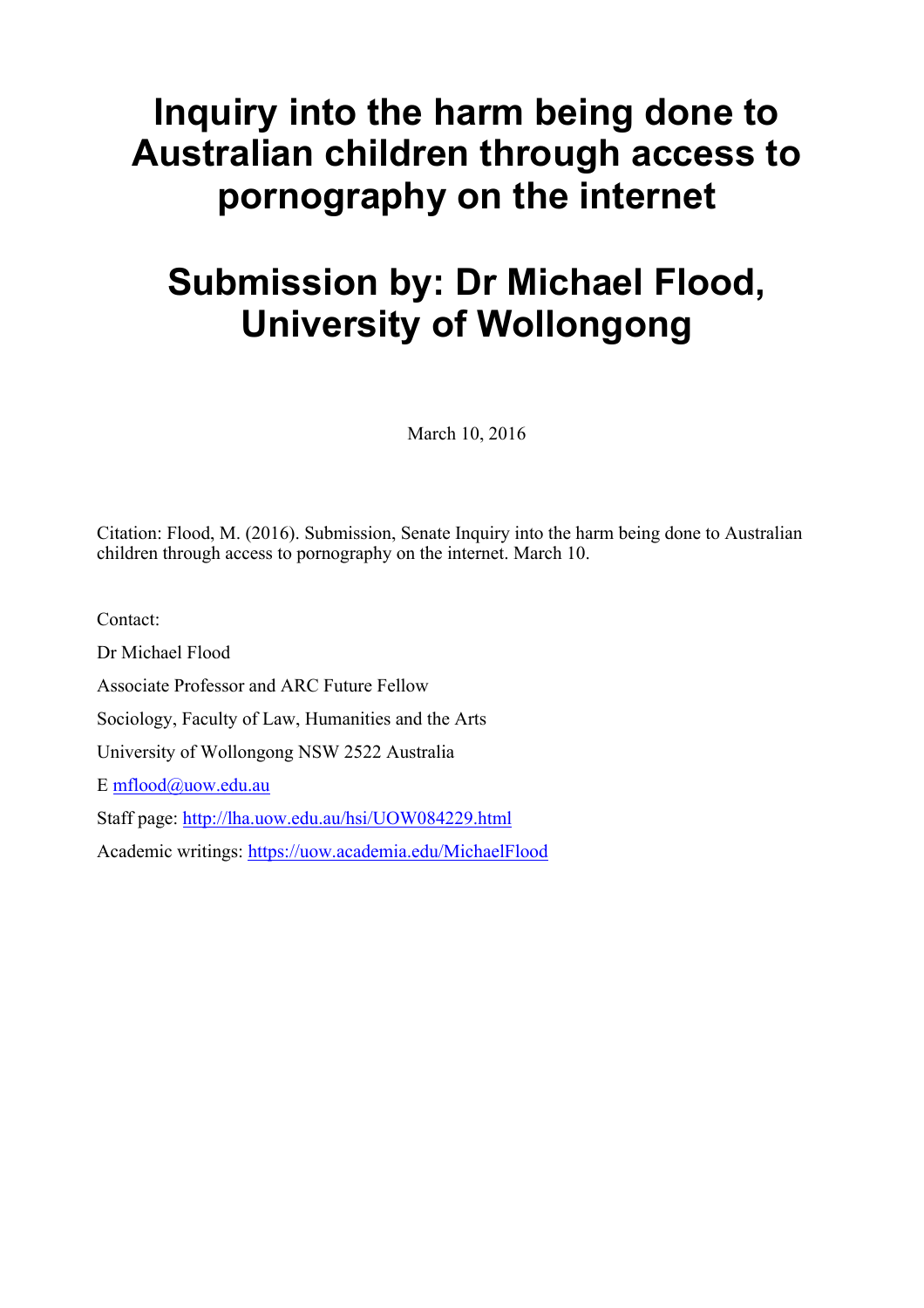# **SUMMARY**

Defining pornography

- Pornography can be defined as sexually explicit media that are primarily intended to sexually arouse the audience.
	- o Pornography includes representations of nudity or semi-nudity, implied sexual activity, and actual sexual activity.
	- o Pornography can be textual or visual.
- This definition: neutral rather than normative

Patterns of pornography consumption

- Most everyday users of pornography are heterosexual men.
- Men are more likely than women to view pornography frequently, to be sexually aroused by it, and to have favourable attitudes towards it.
- Among boys and young men;
	- o Significant proportions consume pornography;
	- o They do so in greater numbers and with much greater frequency than their female peers.
	- o Boys and men are more likely than girls and women to: use pornography for sexual excitement and masturbation; initiate its use; and view it alone and in same-sex groups.
	- o Pornography is "a cornerstone of the autoerotic sexuality of males".

Shifts in children's and young people's exposure to pornography include:

- An increase in overall rates of exposure
- Likely exposure at younger ages
- Shifts in the means of exposure: increasingly, via the internet, and mobile phones
- Potential exposure to increasingly violent content
- A changing cultural context: the increasing normalisation of pornography use and the pornographication of mainstream culture.

Pornography's impact: Research into pornography's effects

- Research into pornography's effects includes experimental, correlational, and longitudinal studies.
- Experimental studies are criticised as artificial, but they may in fact *under*estimate pornography's effects.
- Three types of factor mediate the impact of exposure of pornography:
	- o The characteristics of the viewer: e.g., age, gender, maturation, sexual experience, parental involvement
	- o The viewer's engagement with the material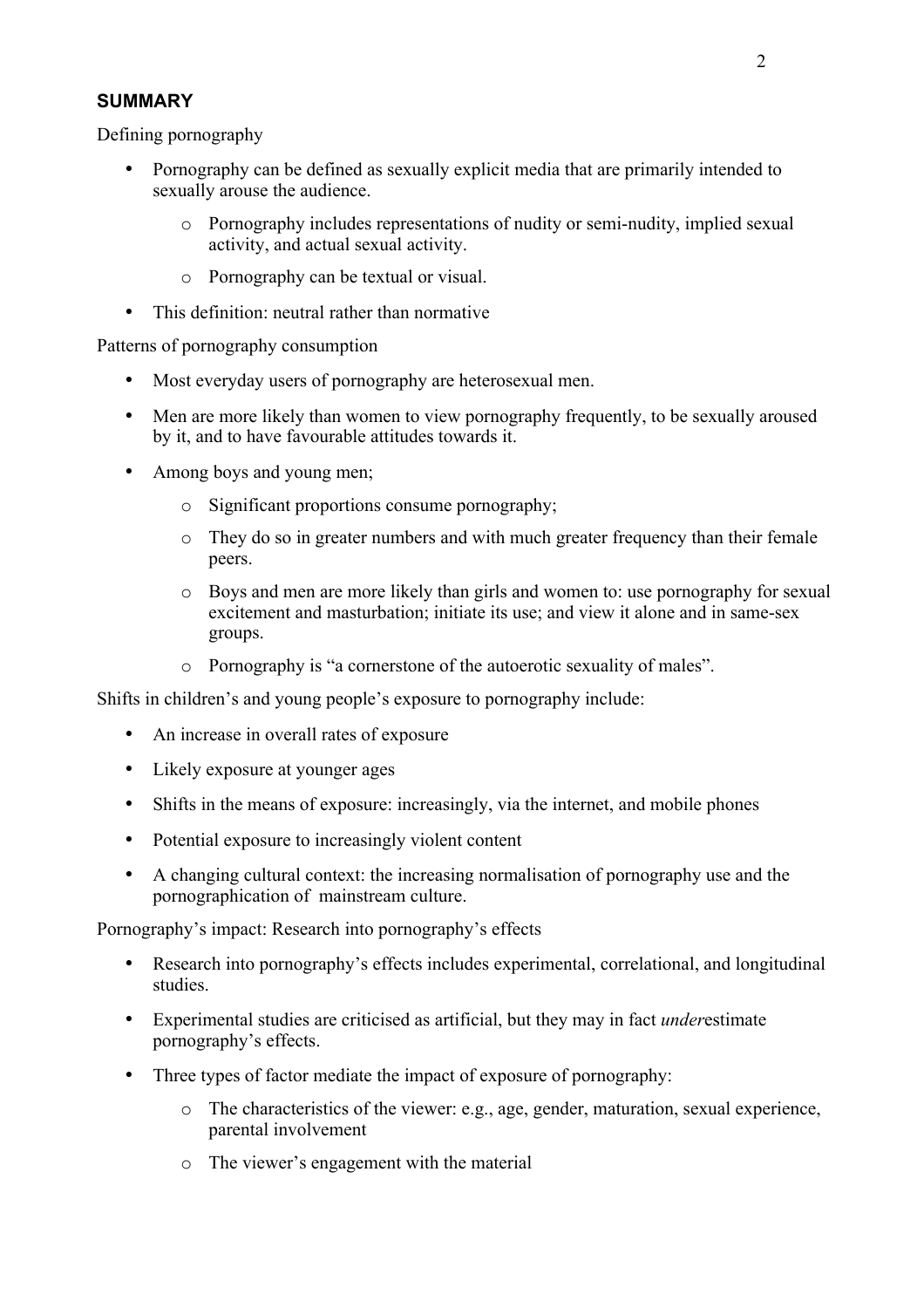o The character and context of exposure: the type of material involved, the duration and intensity of viewing, and the context

Pornography has a series of demonstrated effects among children and young people (and among adults), as follows:

- Pornography as *sex education*: (i) Sexual knowledge and attitudes. Exposure to pornography is associated with:
	- o Increased sexual knowledge, including about bodies and practices
	- o Liberalised sexual attitudes (from both correlational and longitudinal studies)
	- o Greater acceptance of pre-, extra- and non-marital sexual relations
	- o More positive attitudes towards casual and recreational sex, and premarital and extramarital sex
	- o Acceptance of one's own same-sex or other sexualities
	- o Greater acceptance of pornography itself
- Pornography *as sex education*: (ii) Sexual practices and relations
	- o Pornography is prompting shifts particularly in heterosexual boys' and young men's sexual expectations, practices, and repertoires.
	- o There is clear evidence that pornography is shaping young men's and women's sexual practices.
		- This has been most well documented with regard to anal intercourse.
		- Pornography also may be shaping interest and participation in other sexual practices such as extra-vaginal ejaculation, deep fellatio, sex with multiple partners, etc.
		- Pornography use also may increase young people's practices of *unsafe* vaginal and anal intercourse.
	- o Associations between pornography exposure and involvement in particular sexual practices such as anal intercourse or multi-partner sex can involve *sexual coercion*.
- Pornography as *addiction*?
	- o Some individuals' use is compulsive and damaging.
	- o However, it is problematic to frame this as 'addiction'.
- Pornography as *distress* (for younger children)
	- o Premature or inadvertent exposure to sexually explicit content may be distressing for younger children.
- Pornography as *betrayal*
	- o Much of heterosexual men's pornography use is likely to be hidden from their female partners.
	- o A substantial proportion of female partners who are aware of their partners' pornography use experience hurt and distress.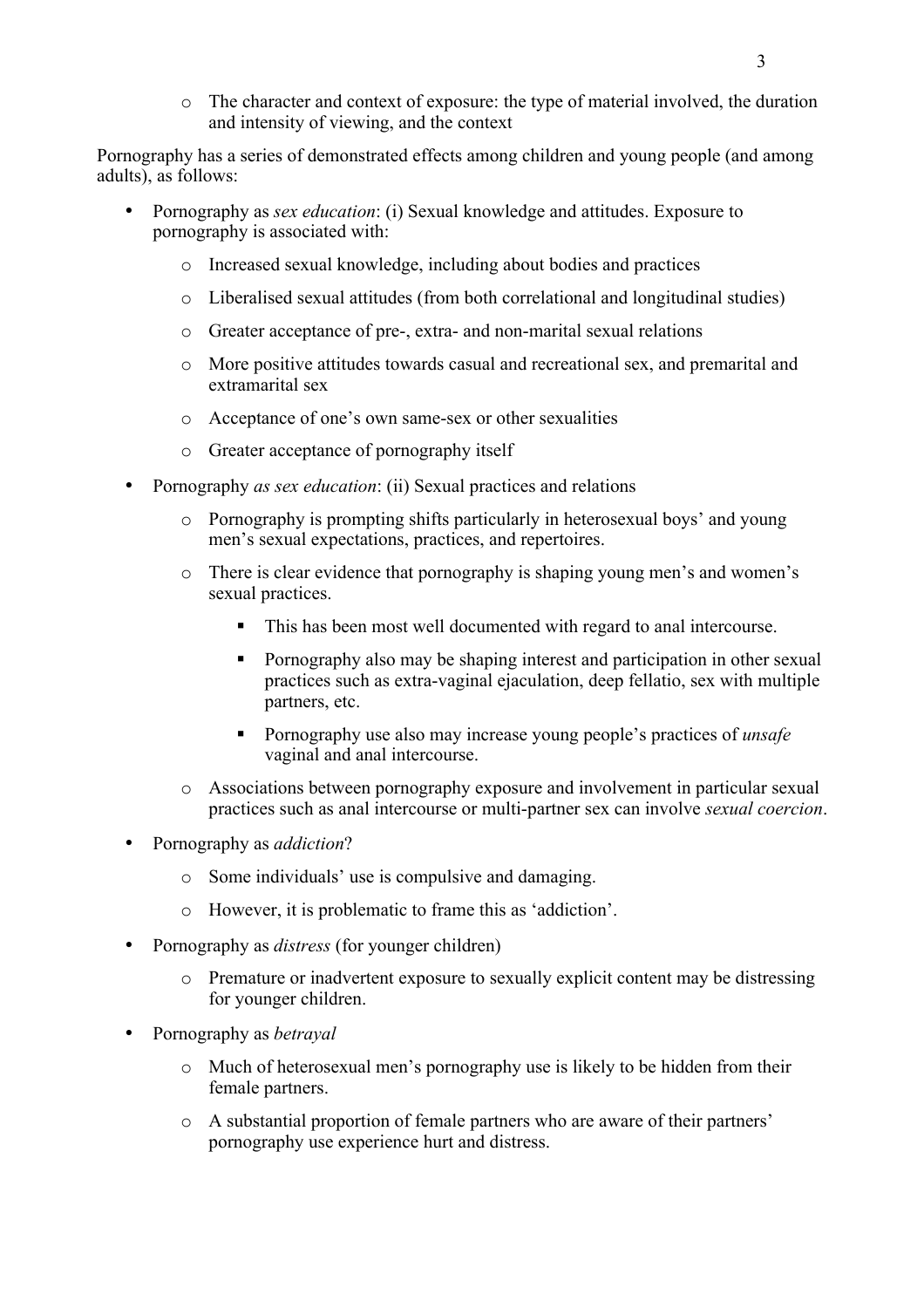- Pornography as *sexist education*: Pornography influences children's and young people's adoption of:
	- o Sexist and stereotypical constructions of gender and sexuality.
	- o Sexually objectifying understandings of and behaviours towards girls and women.
- Pornography as *rape training*
	- o There is now very substantial evidence that pornography is associated with sexually aggressive and violence-supportive attitudes (in both experimental and correlational studies and from meta-analyses of these).
	- o There is now very substantial evidence that pornography is associated with sexually aggressive behaviour (in both experimental and correlational studies and from meta-analyses of these).

Beyond simplistic accounts of effects

- We must move beyond simplistic, deterministic claims and towards more sophisticated and evidence-based accounts of pornography's effects.
- Pornography is one risk factor, among many, for sexual violence perpetration.
- Integrative models: Pornography consumption is one factor, which combines with others, to predict sexually aggressive behaviour. Pornography increases the risk of sexual violence perpetration for *some individuals* much more than others.
- Pornography's role in children's sexual offending is likely to be similar.
- The impact of exposure of pornography is complex.
	- o The user / consumer matters: How users interpret form and content, and what users do during and after consuming pornography
	- o The content matters: violent pornography appears to have stronger associations than non-violent pornography with sexually violent behavior, but this is complex.
	- o The form matters: There is some evidence that pornography's form online versus online, video versus print – matters.

How do we minimise the harms associated with children's and young people's exposure to pornography?

- My co-authored 2003 report argued for a multi-pronged approach, including educational, regulatory, and technological strategies.
	- o Some specific legal and technological measures proposed here, however, may be both technologically impractical and politically dangerous.
	- o We must explore stronger age verification measures for pornographic websites.
	- o Adults' right to access sexually explicit content should be protected.
- Sexuality education and pornography education are crucial strategies with which to minimise the harms of children's and young people's exposure to pornography.
	- o Including school curricula and other resources which foster healthy relationships, media literacy, and related skills and which increase young people's resistance to sexist and violence-supportive themes in pornography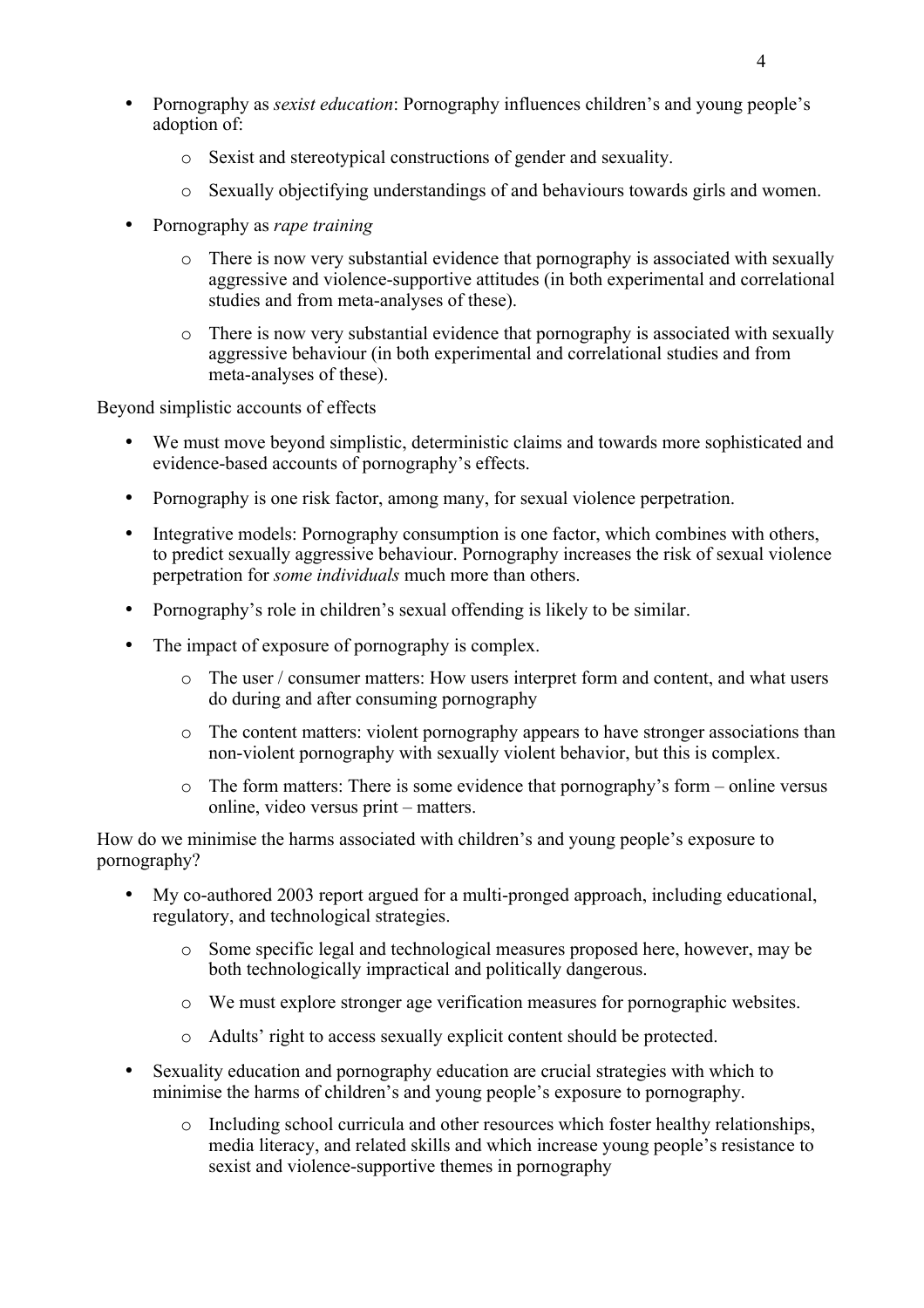- Developments in pornography education include:
	- o The emergence of curricula and other resources for young people and those who work with them.
	- o New evidence for the effectiveness of educational strategies among children and young people which seek to minimise the harms associated with pornography exposure.
- Ethical pornography
	- o Criteria for more and less harmful forms of pornography should be developed and disseminated, to encourage the use of 'better' pornography.

A greater evidence base for programming and policy is needed.

There are important challenges or dilemmas in this work:

- Addressing sexual harm without reinforcing sex negativity / erotophobia.
- Recognising and engaging children and young people as sexual subjects with sexual agency.
- Supporting sexual diversity

Our task is to build a gender-just and sexually ethical society.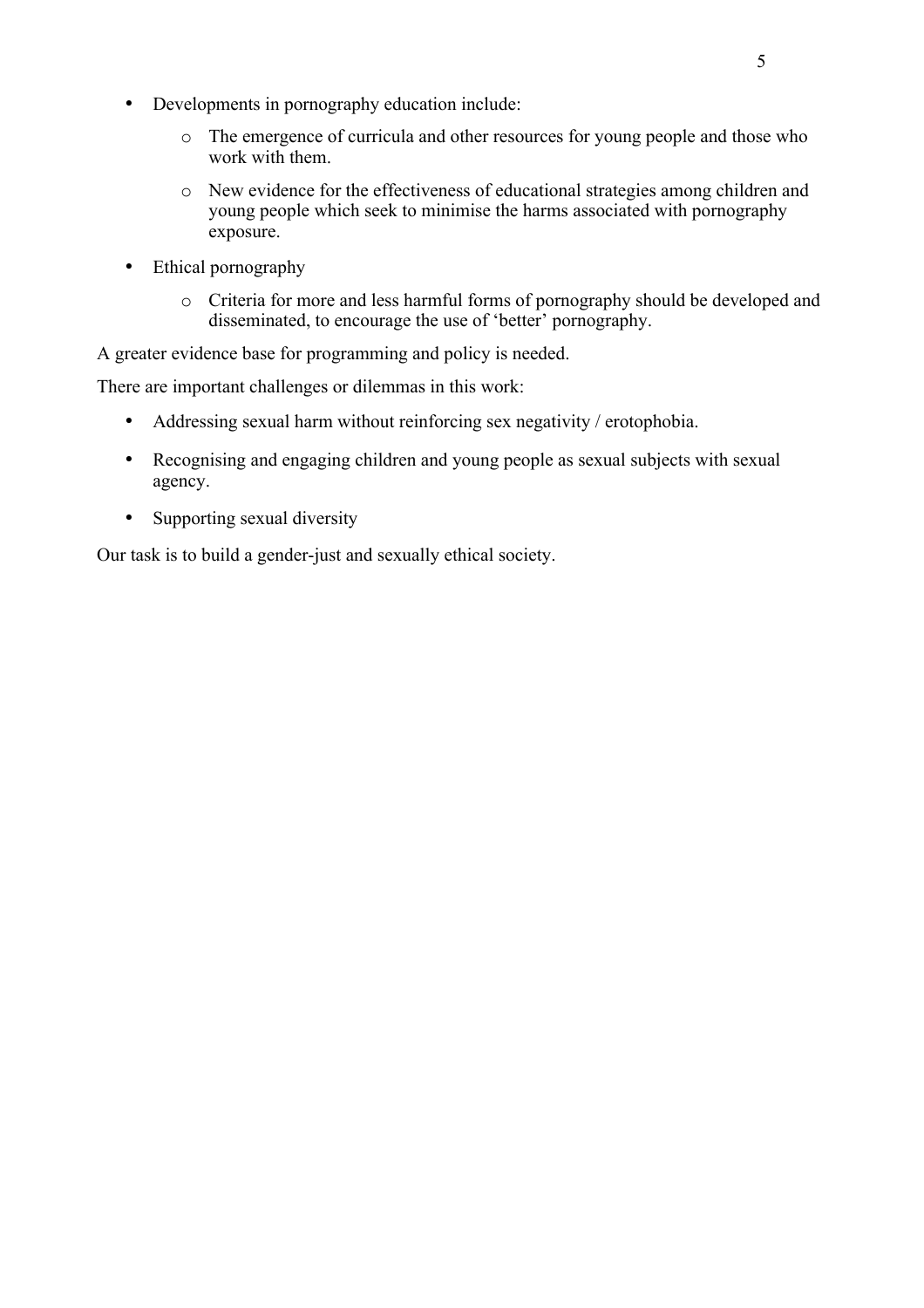# **BACKGROUND**

I am a researcher (Associate Professor) and educator based at the University of Wollongong. I was the co-author of the first Australian research to examine the extent of children's and young people's exposure to pornography. I co-published two reports in 2003, the first on children's exposure to pornography, the extent of this exposure, and its likely effects, and the second on what to do in response. These reports generated powerful debate in the community and among advocates and policy-makers. I have continued to explore issues of pornography, sexuality, and gender in my current work, including publishing two journal articles and a book chapter on children, young people, and pornography.

My submission focuses on a summary of contemporary scholarship on the impact of pornography exposure among children and young people. I describe this scholarship, updating the accounts given in my already published works, and I conclude with some brief recommendations.

## **DEFINITION**

I start with a simple definition. 'Pornography' refers to 'sexually explicit media that are primarily intended to sexually arouse the audience' (Malamuth, 2001: 11817). 'Sexually explicit' representations include images of female or male nudity or semi-nudity, implied sexual activity, and actual sexual activity. Note that this definition is neutral rather that judgemental, and does not involve using 'pornography' as a negative term referring to representations of bodies and sexual activity which are necessarily offensive, obscene, or harmful.

# **PATTERNS OF PORNOGRAPHY USE**

Most everyday users of pornography are heterosexual men. Looking at, and masturbating to, pornography is the routine practice of large numbers of men. And most of the commercial pornographic industry caters to heterosexual men.

Males are more likely than females to use pornography, including among younger age groups. In general, men are significantly more likely than women to view pornography frequently, to be sexually aroused by it and to have favourable attitudes towards it (Johansson and Hammarén 2007: 60-4; Lo and Wei 2002: 16; Sabina *et al.* 2008: 69; Wallmyr and Welin 2006; Walsh 1999: 779). To take two recent examples;

- In a US study among university students aged 18-26, more men that women had ever used pornography (87 vs. 31%). Men's use was also far more frequent: almost half of all male respondents reported using pornography every week, while only 3.2% of women reported this same frequency of use (Carroll *et al.* 2008).
- In a Swiss study of youth aged 16-20 who had used the internet in the last 30 days, 29.2 per cent of males and 1.4 per cent of females reported deliberately viewing online pornography in the last 30 days (Luder *et al.* 2011).

There are further gender contrasts in patterns and contexts of pornography use. Boys and men are more likely than girls and women to use pornography for sexual excitement and masturbation, to initiate its use (rather than be introduced to it by an intimate partner), to view it alone and in samesex groups, and to view more types of images (Cameron *et al.* 2005; Flood 2007: 51, 56; Flood and Hamilton 2003a: 13-14; Nosko *et al.* 2007: 2).

In short, pornography is "a cornerstone of the autoerotic sexuality of males" (Hald *et al.* 2014: 26).

# **SHIFTS IN YOUNG PEOPLE'S EXPOSURE TO AND CONSUMPTION OF PORN**

Several shifts are evident in children's and young people's exposure to and consumption of porn. Children and young people show increased rates of exposure, at younger ages, increasingly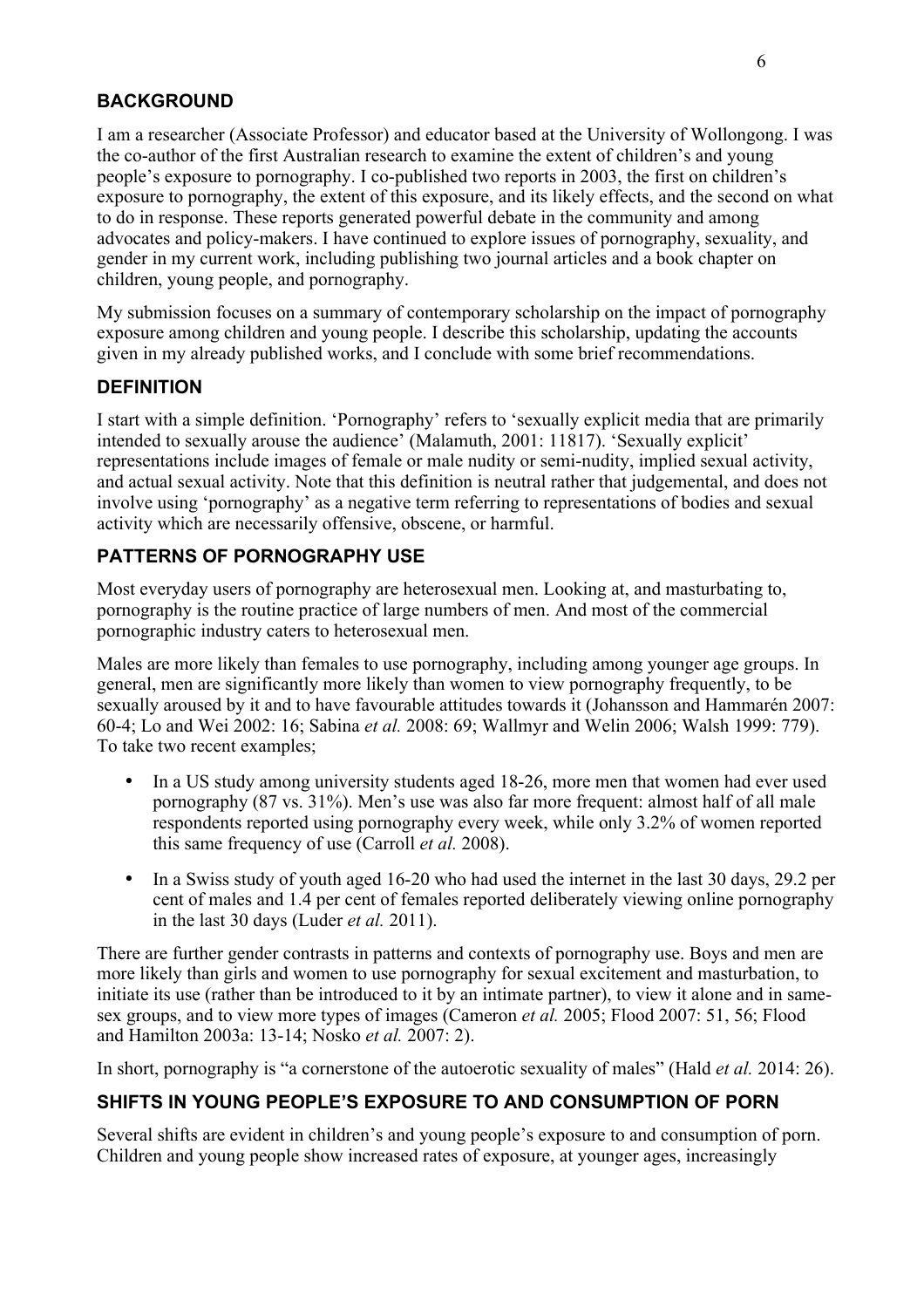through the internet, to a greater variety of material, including increasingly callous and hostile content.

#### *An increase in rates of exposure*

Overall *rates* of exposure are likely to be increasing in Australia, through both deliberate and accidental exposure. While there is no direct longitudinal evidence of this in Australia, there is US evidence that rates of unwanted exposure to pornography are increasing, and patterns are likely to be similar in Australia. Comparing data from 2000 and 2007, Mitchell *et al.* (2007: 120) found that rates of unwanted exposure to pornography had gone from 9 to 19 per cent for those aged 10-12, from 28 to 35 per cent for those aged 13 to 15, and from 33 to 44 per cent for those aged 16 to 17.

#### *Exposure at younger ages*

It is also likely that children's and young people's exposure to pornography is occurring at *younger ages*. There are several reasons to think this: children's and young people's internet use and access is increasing, and pornography itself appears to be becoming a more normalised aspect of children's and youths' peer cultures. At the same time, there is no direct Australian evidence that children's first exposure to pornography is now taking place at younger ages than before. In addition, while significant proportions of younger children have encountered pornography, rates of exposure are higher at older ages. For example, in an Australian survey, 44% of 9-16 year-olds had seen sexual images in the last 12 months, whether offline or online (defined in terms of images which are "obviously sexual – for example, showing people naked or people having sex") (Green *et al.* 2011: 28). Exposure was higher at higher ages. Among 9-12 year-olds, 27% of boys and girls had seen sexual images, while among 13-16 year-olds, 58% of boys and 61% of girls had seen sexual images. Focusing on images or video seen online of someone having sex, 6% of 11-12 year-olds, 11% of 13-14 year-olds, and 29% of 15-16 year-olds had seen such images online in the last 12 months.

### *Exposure increasingly via the internet*

Children's and young people's *means* of exposure are shifting. Exposure is increasingly mediated by technology, particularly the internet and mobile phones. (In addition, children and young people also show increasing involvement in the production of pornography itself, via 'sexting'.) For example, an Australian study found that children were more likely to see sexual images online than in other media, while a US study found that rates of online exposure were at least as high as offline rates:

- In an Australian survey of 9-16 year-olds, children were more likely to see sexual images online than in other media. 28% had seen sexual images on any websites in the last 12 months, 22% on TV, film, or video / DVD, 12% in a magazine or book, and 6% by text or otherwise on a mobile phone (Green *et al.* 2011: 29).
- In a recent longitudinal study of US youth aged 10 to 15, with three phases of data collection over 2006-2008, 19% of youth reported exposure to X-rated material in the past 12 months at Wave 1, 27% at Wave 2, and 22% at Wave 3. By mode, 14% reported exposure to X-rated movies, 12% to X-rated magazines, and 11% to X-rated websites (Ybarra *et al.* 2011).

#### *Potential exposure to increasingly violent content*

Also, the *kinds of materials* themselves to which children and young people are exposed are likely to have shifted.

There has been little or no research which analyses pornography's content over time. It is hard therefore to say conclusively whether this content has shifted over time. Nor has there been research to explore exactly what kinds of content children and young people encounter, and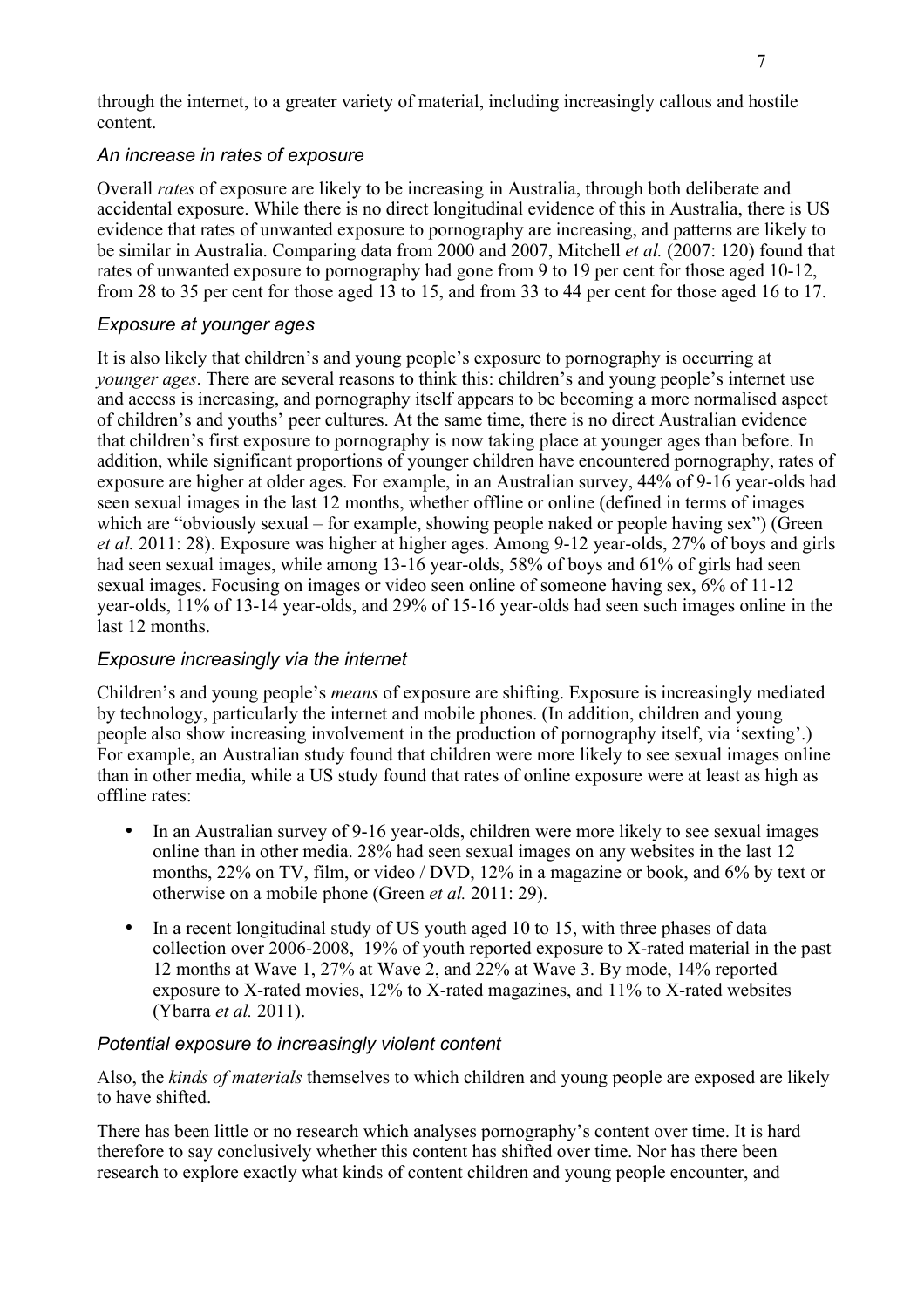whether this has changed over time. However, certainly it is clear that contemporary pornography routinely includes violent, hostile, and sexist content, as several recent studies show.

A recent analysis of 50 of the top-selling and top-renting pornography titles in the USA found high levels of violence in pornography's content. Of the scenes analysed, "88.2% contained physical aggression, principally spanking, gagging, and slapping, while 48.7% of scenes contained verbal aggression, primarily name-calling" (Bridges *et al.* 2010: 1065). Aggression was primarily by males, and overwhelmingly against females. Close to 90% of scenes contained aggression, largely physical aggression (while only 10% of the scenes contained positive behaviours like kissing, laughing, embracing, etc.). The most common physically aggressive acts were spanking, gagging, and open-hand slapping, as well as hair-pulling, choking, and so on. The most common verbally aggressive act was name-calling (bitch, slut, etc.) (Bridges *et al.* 2010).

Thus, if an individual watched the top 50 pornography titles in the US, they would see 3,375 aggressive acts. They would see that women were "gagged 756 times, experienced an open-hand slap 361 times, had their hair pulled or yanked on 267 separate occasions, and were choked 180 times" (Bridges *et al.* 2010: 1077).

In pornography, rather than the sexual dominance of unwilling women, what is now the norm is the *sexual dominance of willing women* (Bridges *et al.* 2010: 1080).

A second study, of free and easily available Internet videos, found that themes of exploitation and degradation were common in these videos (Gorman *et al.* 2010). Earlier studies of pornography's content also document the significant presence of violence (Flood and Hamilton 2003a: 30-34).

#### *A changing cultural context for pornography exposure*

The cultural context for young people's pornography consumption is shifting too, with the increasing normalisation of pornography use and the pornographication of mainstream culture. This is visible in an increased blurring of boundaries between pornography and mainstream media and artistic representations, and an incorporation of the language and visual codes of pornography in mainstream media (Attwood 2002: 98). Such trends may intensify and normalise pornography use among children and young people.

## **PORNOGRAPHY'S IMPACT: RESEARCH INTO PORNOGRAPHY'S EFFECTS**

Pornography consumption has a series of identifiable effects, among both young people and adults. There is debate regarding the methods used to demonstrate that pornography has effects, so I begin with this, before offering some caveats for my own claims.

#### *Research into pornography's effects*

Research into pornography's effects can be divided into various types, according to two dimensions: the study design, and the type of effect being studied. In terms of study design, some studies are experimental, often in laboratory conditions, and involve testing the impact of exposure to pornography on participants' attitudes or behaviour. Other studies are correlational and involve the investigation of possible relationships between 'naturalistic' pornography use (in everyday life) and attitudes or behaviour. Longitudinal studies examine the use of sexual media and its correlates over time. In terms of the type of effect being studied, much research focuses on attitudes, while some focus also or only on behaviours (Malamuth *et al.* 2000: 41-2).

Laboratory-based experimental studies on pornography have been criticised as excessively artificial and formal (Boyle 2000: 188). Pornography is often defined by the particular effect it produces in the spectator, that is, sexual arousal and masturbation to orgasm. Yet masturbation is usually absent in experimental studies. The experimental context is very different from the natural setting of pornography consumption, for instance where a young man masturbates to Internet pornography in his bedroom or a group watch an X-rated video in the living room. Masturbation and orgasm, as powerful physical and emotional experiences, are central to the pornographic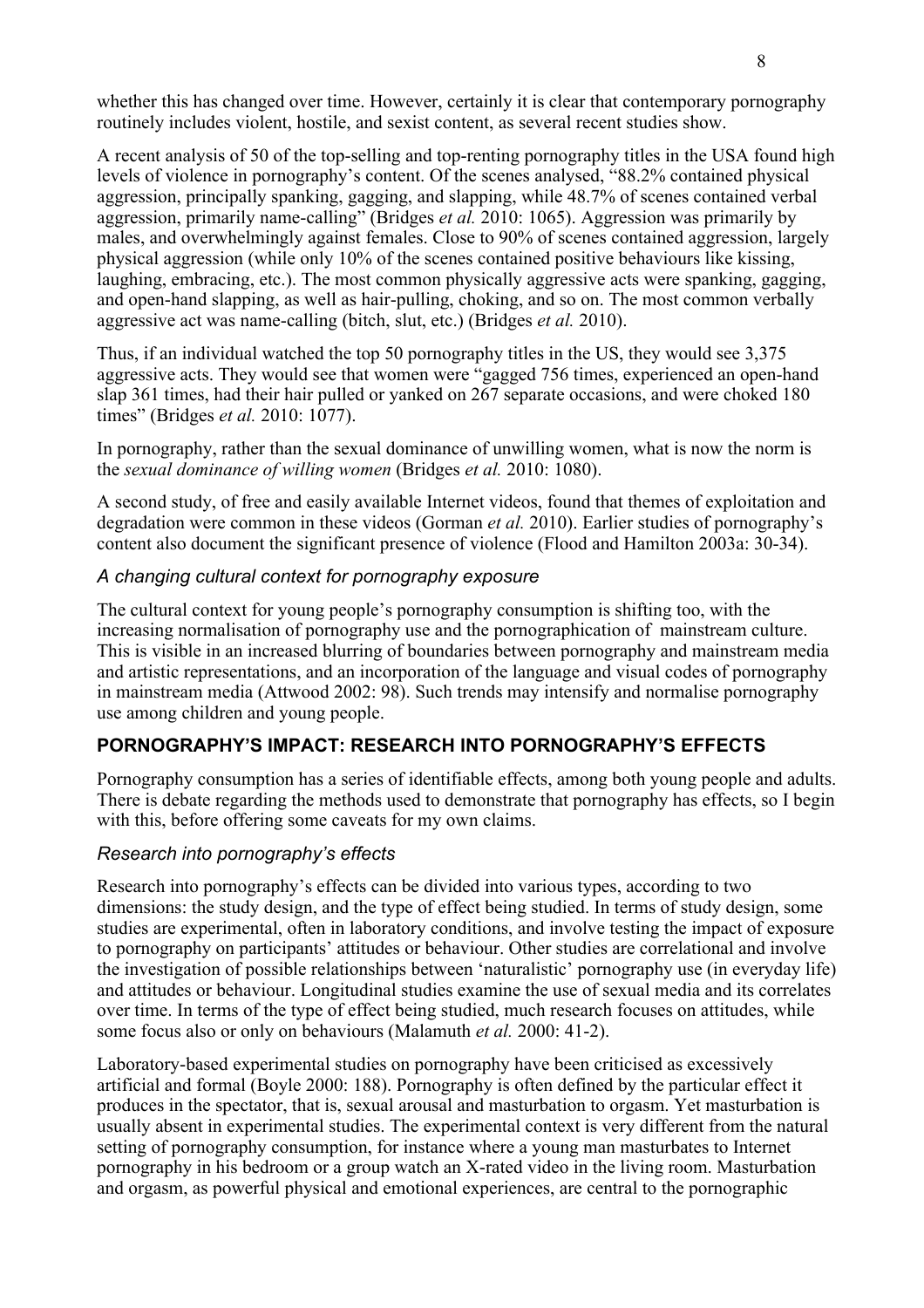experience and influence the interpretation and effect of the material. It is therefore possible that experimental studies in fact *under*estimate the effect of pornography (Jensen 1998: 105). Experimental studies have also been criticised for focusing on measures of physiological arousal rather than affective or emotional responses such as pleasure or shame, and neglecting long-term effects given that their definitions of 'massive' exposure may be as small as five hours worth (Jensen 1998: 104) and their time scales may be only weeks long (Thornburgh and Lin 2002: 156).

Correlational studies do not allow determinations of causality: associations between exposure to sexual media and particular attitudes or practices may go either way, be reciprocal, or shaped by other factors such as sexual interest (Hald 2006; Janghorbani *et al.* 2003). A stronger type of evidence of impact is given in longitudinal studies, which trace the use of sexual media and the formation of sexual and gender identities over time, although few studies are longitudinal.

Existing empirical research is robust enough for us to be able to claim that pornography consumption does have discernable effects. It suggests too that at least three types of factor mediate the impact of exposure of pornography: the characteristics of the viewer, their own engagement with the material, and the character and context of exposure. I begin with this, before discussing the effects of pornography evident from the research.

#### *Mediators of impact*

*The characteristics of the viewer:* First, the likely effects of viewing sexual content among young people are moderated by such variables as age, gender, maturation, sexual experience, and parental involvement. Age and maturation influence children's levels of understanding of, comfort with and interest in content such as sexual humour and innuendo. In a study of 11 to 15 year old girls, girls who were more physically mature and had been in an intimate relationship with a boy were both more interested in and more critical of portrayals of sex in the media (Huston *et al.* 1998: 15- 16). Research on the relationship between pornography and sexual aggression finds that important moderating variables include the individual's cultural background (emphasis on gender equality or inequality), their home background (sexually permissive or restricted), their personality characteristics, and their current emotional state (Malamuth *et al.* 2000: 55).

*Viewers' engagement with the material:* Second, pornography's effects are shaped by the user's sexual, emotional and cognitive responses to the material (Fisher and Barak 2001: 317-320; Malamuth and Impett 2001). There is evidence that effects are greater for people who are more active and involved viewers, who watch the media in question with specific purposes in mind and who attribute greater realism to the portrayals (Ward 2002: 3). At the same time, little is known about children's and young people's active engagements with pornography, although children and young people are known to be active and agentic consumers of media, using critical skills and perspectives in interpreting sexual content (Buckingham and Bragg 2003).

*The character and context of exposure:* Third, the character and circumstances of exposure are important: the type of material involved, the duration and intensity of viewing, and the context (whether voluntary or involuntary, and whether solitary or collective) (Thornburgh and Lin 2002). For example, when a young man watches an adult video or views a pornographic website alone and masturbates, the powerful physical and emotional experiences of arousal, masturbation and orgasm may lend greater intensity to the sexual images viewed (Jensen 1998: 104-5). Mixed effects may occur when boys watch an X-rated video or look at Internet pornography in a group. On the one hand, the intensity of the experience may be lessened as there are distractions, taboos apply to open displays of sexual arousal and group interaction may be characterised by sexual banter, playfulness and sarcasm rather than sexual absorption. On the other hand, watching pornography in groups may enhance group and collective acceptance of the value systems embedded in pornography and normalisation of the particular sexual practices shown.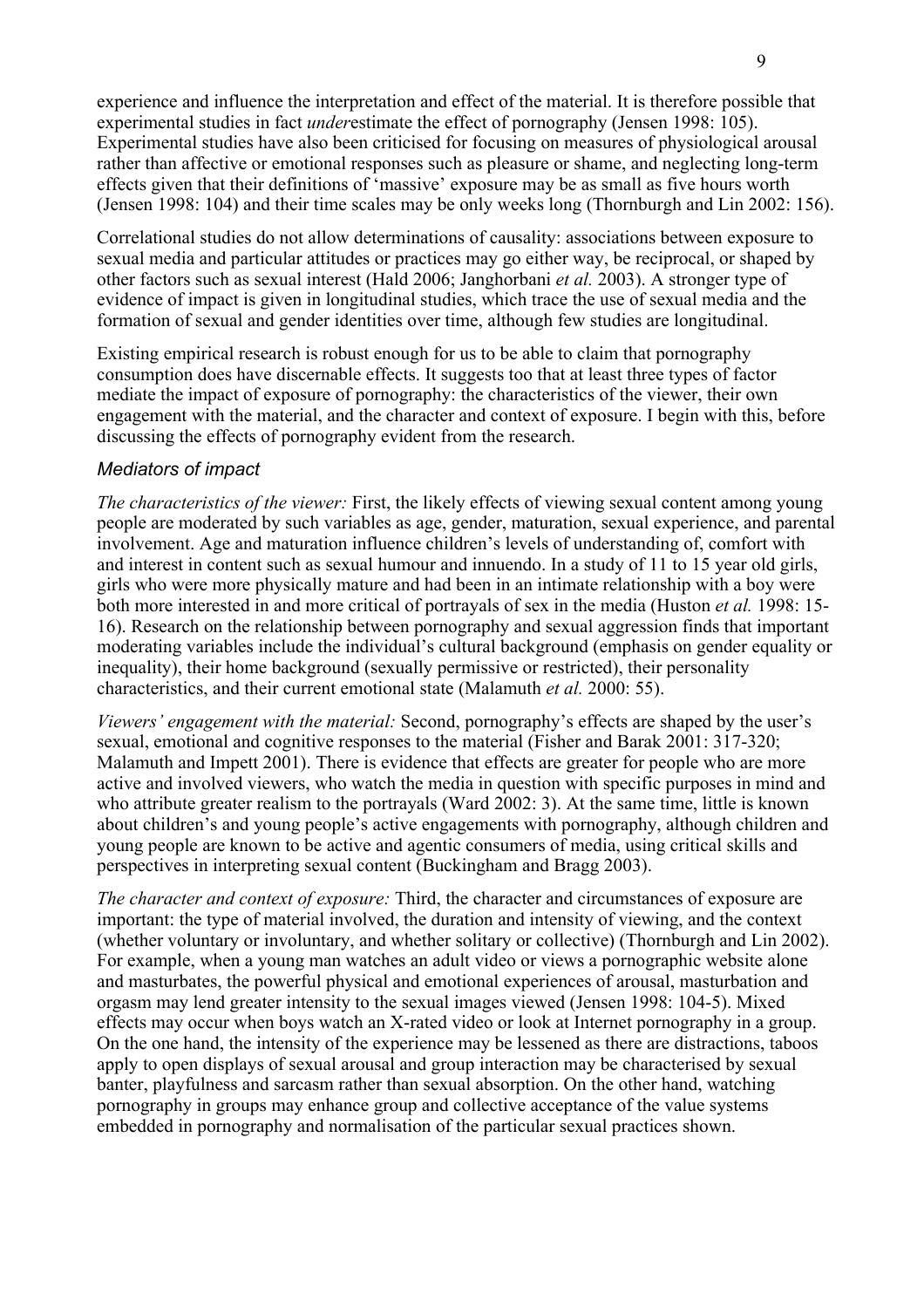# **PORNOGRAPHY'S IMPACTS**

Some of pornography's impacts are innocuous or even desirable, but others are problematic if not deeply troubling. Below, I move from less troubling to more troubling effects. To summarise these, pornography provides information about sex and sexualities, tends to liberalise sexual attitudes, and shifts young men's sexual practices and repertoires. Its use, particularly when secret, can harm partners' sense of intimacy and trust and can take compulsive and obsessive forms. Pornography encourages sexualised and sexually objectifying understandings of girls and women. Finally, pornography consumption intensifies boys' and men's tolerance for and perpetration of sexual violence.

# *Pornography as sex education: (i) Sexual knowledge and attitudes*

There is overwhelming evidence that pornography shapes the sexual knowledge and attitudes of its users. I focus in this section on the influence of pornography on general knowledge of and attitudes towards sex and sexuality, while in later sections I address pornography's influence on sexist, sexually objectifying, and violence-supportive attitudes.

Pornography use informs greater sexual knowledge and more liberal attitudes towards sex among children and young people (and how one assesses this depends then on one's wider assumptions). Support for this comes in the first instance from studies of exposure to sexual content in mainstream media. As one might expect, exposure to sexual content in mainstream media is associated with greater sexual knowledge among children and young people, about such topics as pregnancy, menstruation, homosexuality and prostitution (APA 2007; Huston *et al.* 1998; Strasburger and Wilson 2002; Thornburgh and Lin 2002; Ward 2003).

Consumption of pornography and other sexual media shapes a liberalisation of children's and young people's sexual attitudes. Experimental and correlational studies find associations between exposure to sexual media content and for example, greater acceptance of pre-, extra- and nonmarital sexual relations, the belief that one's peers are sexually active, and a more favourable attitude towards recreational sex (Strasburger and Wilson 2002), and acceptance of prostitution and pornography itself (Johansson and Hammarén 2007; Thornburgh and Lin 2002).

Studies among young people find that pornography is a significant source of information about sex and sexualities for boys and young men in particular (Measor 2004). Pornography is a significant source for many boys' and young men's formative sexual knowledge (Allen 2001).

A series of recent studies continue to find correlations between pornography use and young people's nonrelational and recreational attitudes towards sex and more positive attitudes towards premarital and extramarital sex. Such associations are evident for example in recent cross-sectional studies among US adolescents (Braun-Courville and Rojas 2009), US university students (Weinberg *et al.* 2010), and Taiwanese adolescents (Lo and Wei 2005).

Stronger evidence still of pornography's impact on sexual attitudes comes from longitudinal studies. For example;

- Among Dutch youth, prior pornography exposure predicted more subsequent recreational attitudes toward sex among both boys and girls a year later (Peter and Valkenburg 2010).
- Among US early adolescents, among males, increased exposure to pornography at baseline predicted more permissive personal sexual norms two years later, even after controlling for baseline sexual norms, demographic variables, and sensation seeking (Brown and L'Engle 2009).

For same-sex-attracted young people, internet pornography depicting same-sex sexualities may be a source of information about potential sexual practices and of affirmation of their own sexual identities and desires. In the context of a silence about homosexuality and other non-normative sexualities in their everyday lives, young men and women may use pornography to learn what to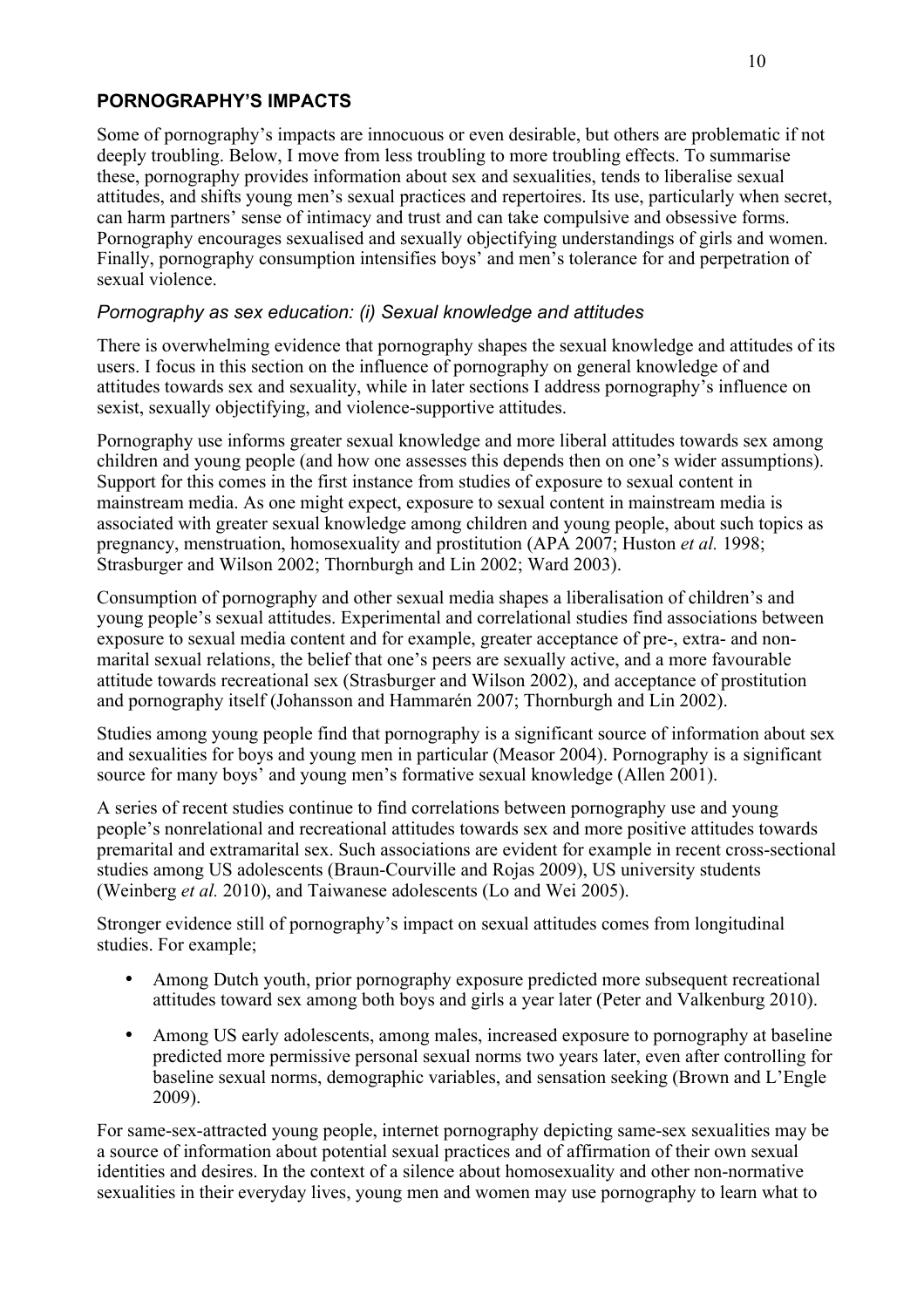do when having sex, to improve their knowledge about sexual behaviour, or as a substitute for sexual relationships (Hillier *et al.* 2001).

#### *Pornography as sex education: (ii) Sexual practices and relations*

Pornography also shapes individuals' actual sexual practices and relations. In particular, and given the fact that most pornography consumption is by men, pornography is shifting boys' and young men's sexual expectations, practices, and repertoires. There is evidence that males' consumption of pornography is informing an increased interest in, demand for and participation in particular sexual practices which are routine in pornography's content. I focus in this section largely on pornography's influence on consensual sexual behaviours, while I examine pornography's influence on sexually coercive behaviour in a later section.

Even before studies focused on the impact of pornography on young people's emerging sexualities were available, there was substantial evidence that sexual media can influence children's and young people's sexual behaviour. Various studies find correlations between young people's actual sexual behaviour and the consumption of sexual media content (Huston *et al.* 1998; Strasburger and Wilson 2002; Ward 2003; Johansson and Hammarén 2007; Wingood *et al.* 2001). Beyond correlational studies, three recent large-scale longitudinal studies document that exposure to nonexplicit sexual content on television and in other media frequently used by adolescents predicts earlier initiation of sexual behaviors, including intercourse (Ashby *et al.* 2006, Brown *et al.* 2006, Collins *et al.* 2004).

There is clear evidence that pornography is shaping young men's sexual practices. A recent review of the field notes that a wide range of cross-sectional studies find associations between greater pornography consumption and greater sexual interest, greater sexual desire, greater number of sexual partners, greater number of casual sexual partners, higher frequency of masturbation, having had anal intercourse, and younger age of first intercourse (Hald *et al.* 2014: 21).

Longitudinal studies corroborate these findings. For example, a longitudinal study among US adolescents (aged 13-15 years) included analysis of pornography's impacts on sexual behaviour, only among adolescents who had not had oral sex or sexual intercourse at baseline. Exposure to pornography exposure did predict sexual behaviour two years later. Among both males and females, adolescents with higher exposure to sexually explicit media at baseline were more likely to have had both oral sex and sexual intercourse two years later (Brown and L'Engle 2009). Indeed, male adolescents who used all three types of sexually explicit media (movies, magazines, and internet content) at baseline were almost three times more likely to report oral sex and sexual intercourse at follow-up compared to males who had used no sexually explicit media.

In addition, some young male pornography users themselves report that pornography is shaping their sexual behaviours, either for themselves or for others. For example, in a Swedish study among young men aged 16-24 visiting a genitourinary clinic, over half agreed that pornography had had an impact on their sexual behaviour (Tyden and Rogala 2004). More believed that pornography influenced *others'* sexual behaviour, and this 'third-person effect' – the belief that others are more affected by media messages than oneself – is a common finding in studies of media effects.

The impact of pornography on young people's sexual behaviour has been most well documented with regard to anal intercourse. Anal intercourse is routine in representations of heterosexual sex in contemporary pornography, with various studies finding its inclusion in 15-42% of scenes (Lim *et al.* 2015). Five studies among Swedish young people find that young men who are regular consumers of pornography are more likely to have had anal intercourse with a girl, and to have tried to perform acts they have seen in pornography, and that girls who have seen pornography also are more likely to have anal intercourse (Tyden *et al.* 2001; Rogala and Tyden 2003; Tyden and Rogala 2004; Haggstrom-Nordin *et al.* 2005; Johansson and Hammarén 2007).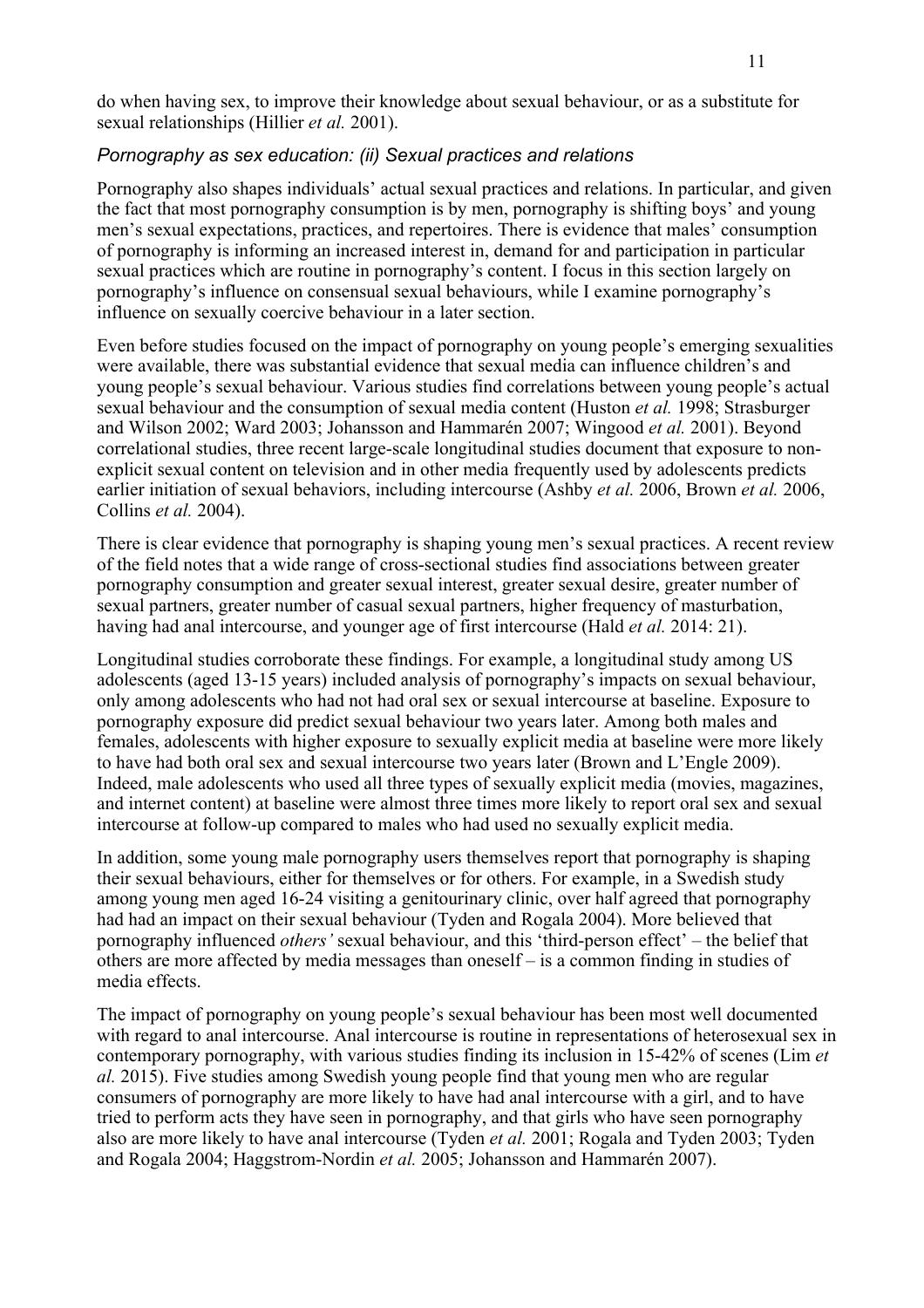Pornography's influence on increased anal intercourse is not of concern because there is something inherently problematic about anal sex. Instead, my concern here is that because pornography is informing a growing interest particularly among young men in having heterosexual anal intercourse, it may increase the extent to which young men *pressure or coerce* their female partners into a sexual practice they do not want or enjoy. In addition, pornography may shift expectations and social norms among girls and young women such that they acquiesce to practices which they find unpleasant or painful.

Evidence of pornography's impact on sexual behaviour also comes from research among men who have sex with men (MSMs). These find associations between the consumption of pornography or particular genres of pornography and masturbation, an interest in anal sex, and unprotected anal intercourse (Hald *et al.* 2014: 22).

Pornography may also shape an increased interest among young men not only in anal intercourse but in other practices which are routinely portrayed in pornography. These include extra-vaginal ejaculation e.g. on the face or body, fellatio where the penis is placed far down the throat, sex with multiple partners, simultaneous intercourse with multiple partners ('double' and 'triple penetration'), and other sexual practices.

Pornography use also may increase young men's and women's practices of *unsafe* vaginal and anal intercourse. Portrayals of condom use are very rare in heterosexual pornography (Lim *et al.* 2015) and the vast majority of pornography shows sex without condoms (Wright 2014: 306). Pornography exposure is associated with a reduced likelihood of contraceptive use and safe sex, from several cross-sectional studies.

- In a study of girls aged 14-18 years in the USA, pornography exposure was associated with a lack of contraceptive use and testing positive for chlamydia (Wingood *et al.* 2001).
- In a study among Swiss high school students, exposure to pornography was associated with noncondom use among boys (Luder *et al.* 2011). (However, this study found few other associations among youth aged 16-20 between pornography exposure and risky sexual behaviours.)
- Among men who have sex with men (MSMs), various studies show that viewing unprotected anal intercourse is negatively associated with condom use (Nelson *et al.* 2014; Traeen *et al.* 2014).

The relationships between pornography use and sexual behaviour are likely to be complex. For example, for some young men, both their use of pornography and their involvement in anal sex may represent a broader, sexually adventurist or experimental orientation (Johansson and Hammarén 2007: 66). Similarly, the association between pornography use and unsafe sex may reflect in part the influence of pre-existing sexual preferences, where individuals with pre-existing preferences for unsafe sex both practise unsafe sex and use pornography (most of which depicts unsafe sex).

However, it is also clear that exposure to pornography exerts an independent and significant influence on sexual attitudes and behaviours. For example, in a longitudinal study among US adolescents examining influences on sexual attitudes and behaviours, of all the variables, exposure to pornography was one of the strongest predictors, even after controlling for demographics, pubertal status, sensation seeking, and the baseline measure of the attitude (if relevant) (Brown and L'Engle 2009). Thus, as these authors conclude, "exposure to sexually explicit media should be considered an important factor in the sexual socialization of early adolescents" (Brown and L'Engle 2009: 145). I return to the issue of causality later in this document.

Finally, associations between pornography exposure and involvement in particular sexual practices such as anal intercourse or multi-partner sex may involve *sexual coercion*. For example, a US study among adolescent females aged 14-20 found an association between past-month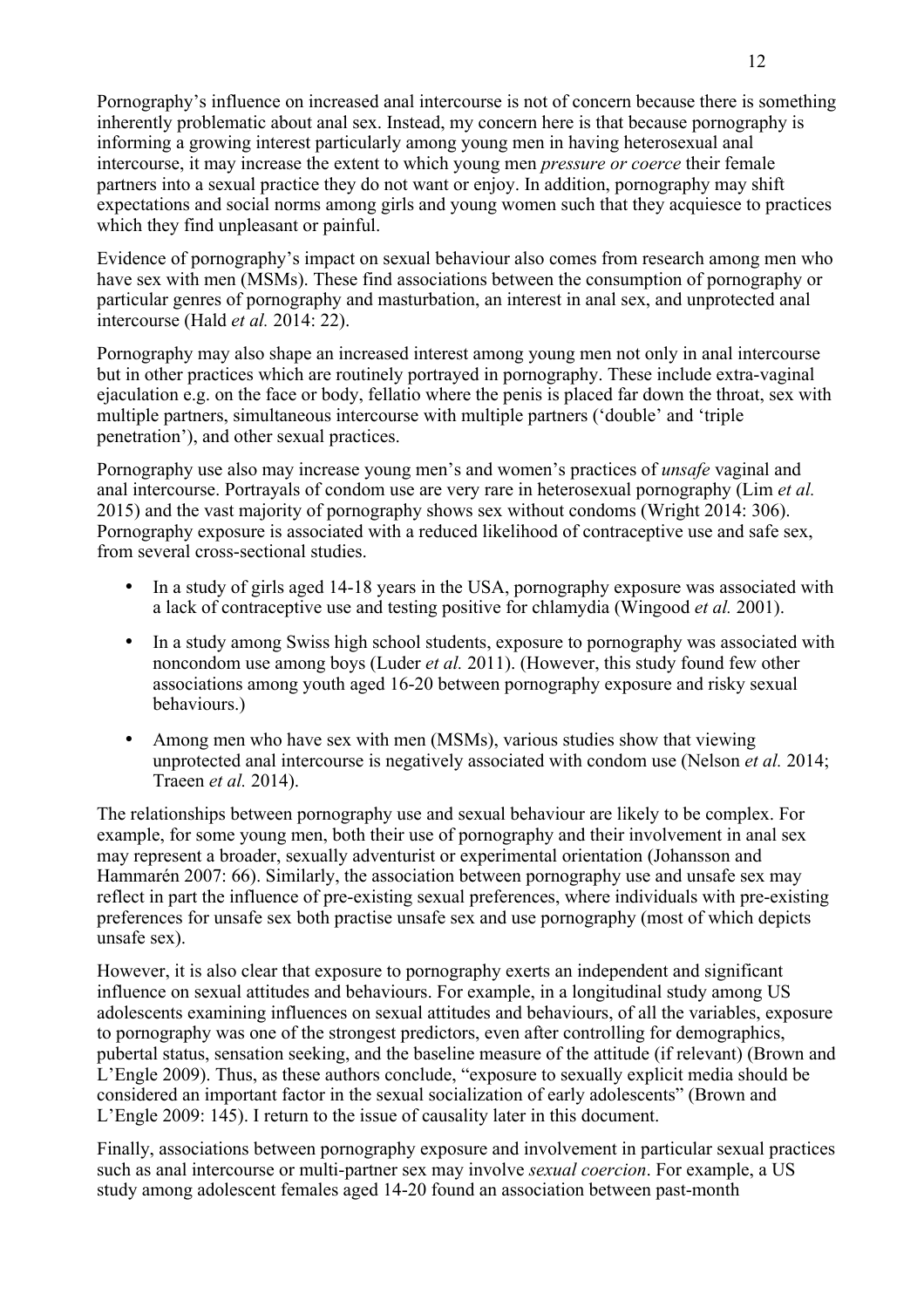pornography exposure and the experience of engaging in sex with more than one partner simultaneously (Rothman *et al*. 2012). However, this did not reflect these girls' own interest in having group sex having seen it in pornography. Instead, it involved their male partners' coercive re-enactment of pornography (Rothman *et al.* 2012). Ten percent of all the girls and young women had ever been forced or threatened to participate in sexual behaviors that the perpetrator saw in pornography, and 52.4 percent of those who had experienced multi-person sex. I return to the issue of pornography's influence on sexually coercive behaviour in a later section.

## *Pornography as distress (for younger children)*

Premature or inadvertent exposure to sexually explicit content may be distressing for younger children. Children and adolescents may be shocked, troubled, or disturbed by premature or inadvertent encounters with sexually explicit material *per se*. They may be at an age or developmental level where they are unaware of and inexperienced in sexual activities. Or they may be unfamiliar with or uninterested in sexually explicit details so that involuntary exposure to such portrayals is surprising and upsetting. Thornburgh and Lin (2002, p. 158) note that children of different ages may react very differently to sexually explicit material;

The youngest children may not find such images remarkable or memorable because they do not have the cognitive abilities or understand the social meaning of explicit images. In contrast, because they are becoming curious about sex and are experiencing changing bodies and a changing social landscape, those in the 9 to 12 age range may be more vulnerable to disturbing portrayals of sex and sexual activity… [Older children] noted that they were exposed to similar material in every other part of their lives, and they now found it more annoying than upsetting.

Several studies document that distress is one potential impact of pornography exposure for younger individuals, although distress may be experienced by only a minority of viewers.

- In an Australian survey, 53 per cent of young people aged 11 to 17 had seen or experienced something on the Internet they thought was offensive or disgusting (Aisbett 2001). Pornography dominated the list of content reported, although there is insufficient detail to determine whether the material was troubling because it was sexually explicit or because it was offensive in some more particular way.
- In a US survey of 1500 youths by the Crimes Against Children Research Center, (only) six per cent of 10 to 17 year olds reported that accidentally viewing a sexually explicit image had been distressing to them (Thornburgh and Lin 2002: 133-135).
- In a survey of 1200 respondents aged 10 to 24, 55 per cent of the 15 to 17 year-olds who had stumbled across pornography were 'not too' or 'not at all' upset by it, while 45 per cent were 'very' or 'somewhat' upset by it. Girls were much more likely than boys to say that they were very upset (35 per cent versus six per cent) (Kaiser Family Foundation 2001: 3, 12).
- In a recent survey among 10,000 European 9- to 16-year-olds, children reported a range of risks that concern them on the internet. Pornography was at the top of this list, named by 22% of children who mentioned risks (Livingstone *et al.* 2014).

Some children inadvertently exposed to Internet pornography are upset not by its content but by the potential reactions of their parents (Aisbett 2001, p. 41; Thornburgh & Lin 2002, p. 170). They are concerned that their parents may catch them with this content on screen, may be disturbed by this or may not believe that the sexually explicit material was encountered by accident.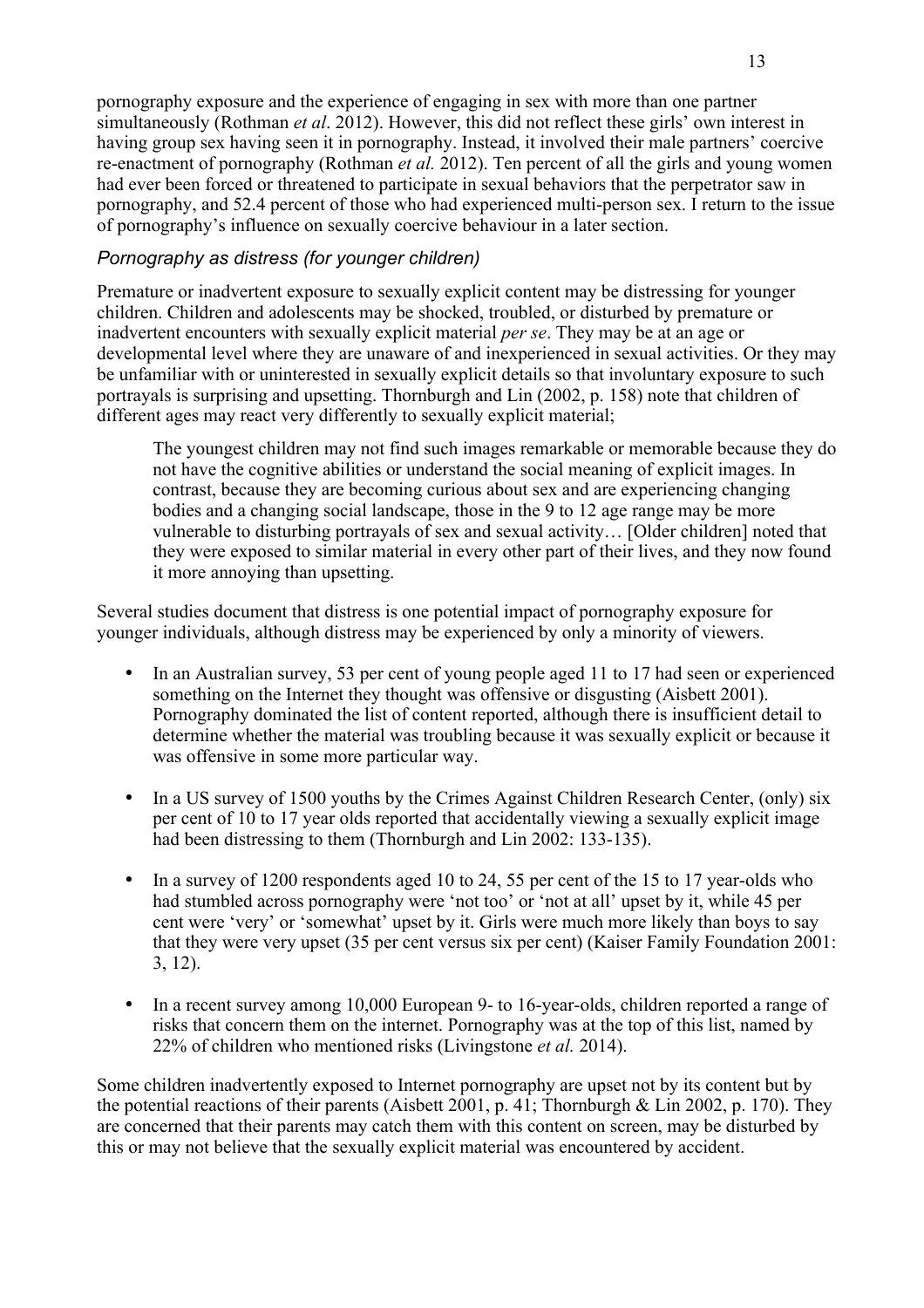## *Pornography as addiction*

Another dimension of pornography's impact concerns *how* it is used, and in particular, problematic or 'addictive' forms of use.

An emerging scholarship on sexual, internet, and cybersex 'addiction' suggests that some pornography consumers come to use pornography in ways which are obsessive, compulsive, and have damaging consequences for themselves or others (Cooper *et al.* 2004; Young 2008). However, there is little data on what proportion of pornography consumers use pornography in such ways.

While it is problematic to frame pornography use as 'addiction', some men's (and women's) use of pornography clearly is habitual, compulsive and has negative effects on other areas of their lives, resulting for example in social, occupational or financial difficulties. Such patterns of use may be less well framed as 'addictions' and more accurately described as impulse control disorders, akin to eating disorders or pathological gambling (Heron and Shapira 2003).

#### *Pornography as betrayal*

So far I have reviewed evidence regarding the impact of pornography on users' attitudes and behaviours. Another dimension of pornography's potential negative impact concerns how pornography use is understood by individuals in the context of their sexual and intimate relationships.

Pornography, for some couples, is experienced as a healthy part of their sexual intimacy. For this to take place, presumably the use of pornography should be freely chosen, mutual and open. However, it is likely that for most heterosexual men who use pornography and are in relationships, these conditions are not met. Instead, their pornography use is hidden from their partners.

There is no data with which to assess what proportion of pornography use in couples is with the knowledge of the other partner. It may be that there is a widespread denial and dishonesty in heterosexual relationships in which women do not know of, or turn a blind eye to, their partners' use of pornography.

Among those women who *do* know of their partners' pornography use, some experience significant distress at this. In studies among women who are aware of their male partners' use of pornography, most have largely neutral attitudes to this use. They 'don't mind' and see it as 'normal', although this may reflect the cultural normalisation of pornography. In any case, a substantial proportion have much more negative attitudes, experiencing their partners' pornography use as damaging both for their relationships and themselves. In a US study, onequarter of women saw their partner's pornography use as a kind of affair, one-third felt that it had had negative effects on their sexual lives and relationships, and over one-third agreed that they felt less attractive and desirable and more like a sexual object (Bridges *et al.* 2003).

Some heterosexual men use pornography in their sexual relations in ways which women find coercive or abusive (Fisher *et al.* 2000: 31; Jensen 1998: 108-119). For example;

- A US survey of 4,446 university women found that 6% of the young women had been exposed to pornographic pictures or materials by someone when they did not wish to see them (Fisher *et al.* 2000: 31).
- A US study among adolescent females aged 14-20 accessing a health clinic found that 10.8% had ever been forced or threatened to participate in sexual behaviors that the perpetrator saw in pornography (Rothman *et al.* 2012).

There is no doubt that some women freely choose to consume pornography and some consider pornography a positive force in their lives. At the same time, other women experience distress and harm in relation to their male partners' use of pornography.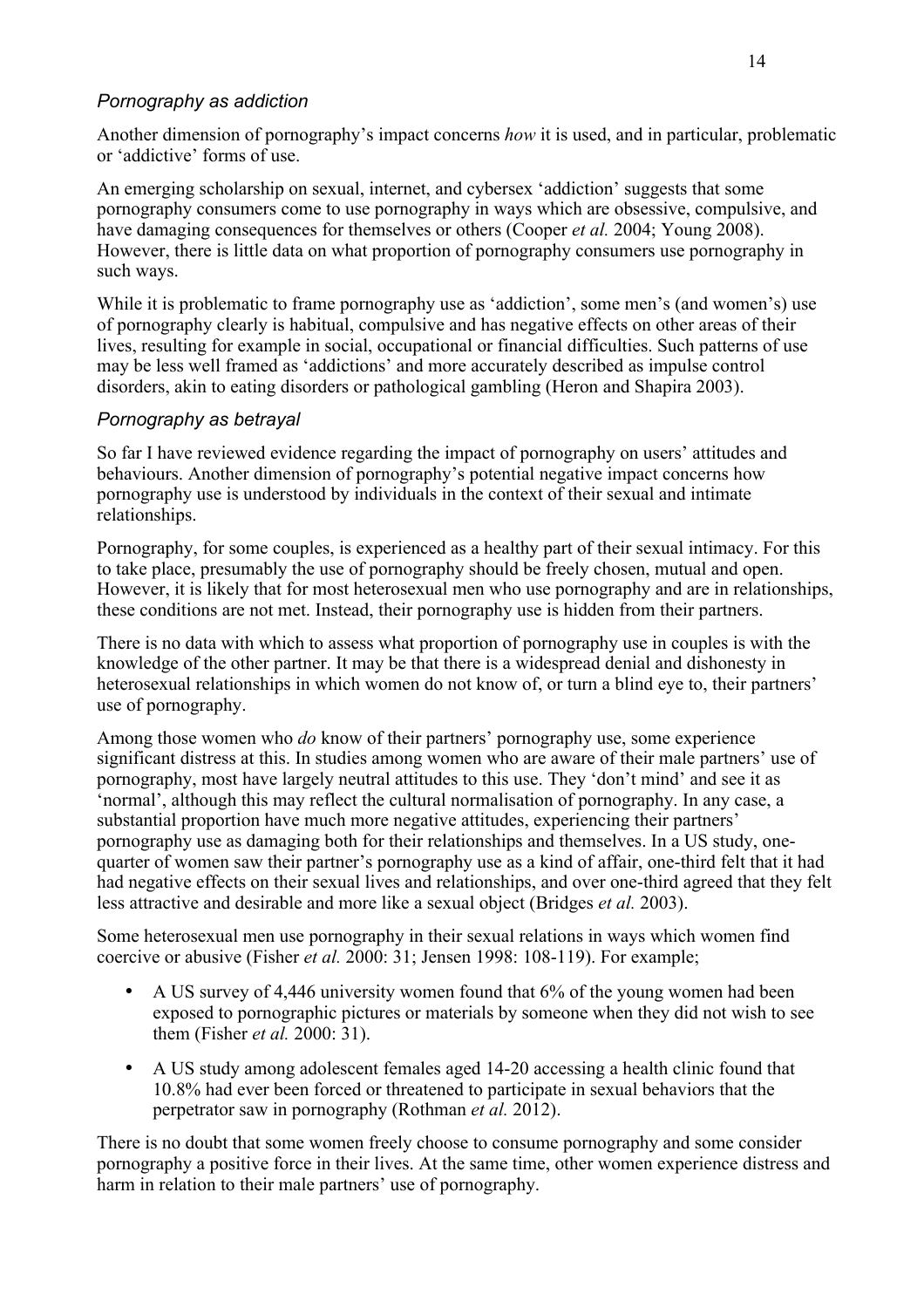I turn now to perhaps the most troubling dimensions of pornography's negative impact, among children and adults alike, its influences on sexist and violent attitudes and behaviours.

#### *Pornography as sexist education*

Pornography's influence on young people's and adults' attitudes includes the encouragement of sexist and stereotypical understandings of gender and sexuality.

If we first consider sexual (but non-pornographic) content in mainstream media, both correlational and experimental studies find that adolescents' and young adults' exposure to mainstream media which sexualises girls and women is associated with greater acceptance of stereotyped, sexist, sexualised, and sexually objectifying attitudes towards girls and women (Ward 2002; Ward *et al.* 2005; APA 2007: 31-32).

Similarly, the consumption of pornography is associated with more sexualised and sexually objectifying views of women, as a series of studies find.

- In a US correlational study, men with higher levels of pornography consumption were more likely than other men to describe women in overtly sexual terms (Frable *et al.* 1997). They were more likely to perceive women spontaneously in sexual ways, corroborating the view that pornography primes most men to frame social interactions with women as sexual encounters.
- In a Dutch study, assessing adolescents' exposure to sexual content of varied explicitness, adolescents with exposure to more sexually explicit content showed stronger views of women as sex objects, and exposure to sexually explicit material (pornography) in online movies was the only form of exposure related to this belief in their final regression (Peter and Valkenburg 2007).

Experimental studies demonstrate the impact of pornography on such attitudes. For example, in a recent experimental study in Denmark, pornography consumption was shown to increase notions of women as sex objects and to be associated with significantly stronger gender-stereotypic attitudes and cognitions (Hald *et al.* 2013). In a longitudinal study among US early adolescents, increased exposure to sexually explicit media at baseline did not predict gender-role attitudes among males at follow-up two years later, but it did predict less progressive gender-role attitudes for females (Brown and L'Engle 2009: 142).

Men's consumption of sexualised media also influences how they actually treat and respond to real women in subsequent interactions. At least three studies find that when men are exposed to sexualised content they are then more likely to treat women in sexualised ways (APA 2007: 32). I address other forms of behaviour, specifically sexual coercion and sexual harassment, below.

Exposure to narrow ideals of female sexual attractiveness in pornography constrains men's appreciation of and intimacy with female partners:

exposure to pornography […] leads men to rate their female partners as less attractive […] to indicate less satisfaction with their intimate partners' attractiveness, sexual performance, and level of affection […] and to express greater desire for sex without emotional involvement. (APA 2007: 29)

#### *Pornography as rape training*

The final area of pornography's impact I consider is the most troubling, its relationship to sexual violence against girls and women. There is consistent evidence that exposure to pornography is related to male sexual aggression against girls and women (Malamuth *et al.* 2000: 53). The body of evidence demonstrating this link is overwhelming, with no fewer than three meta-analyses now available.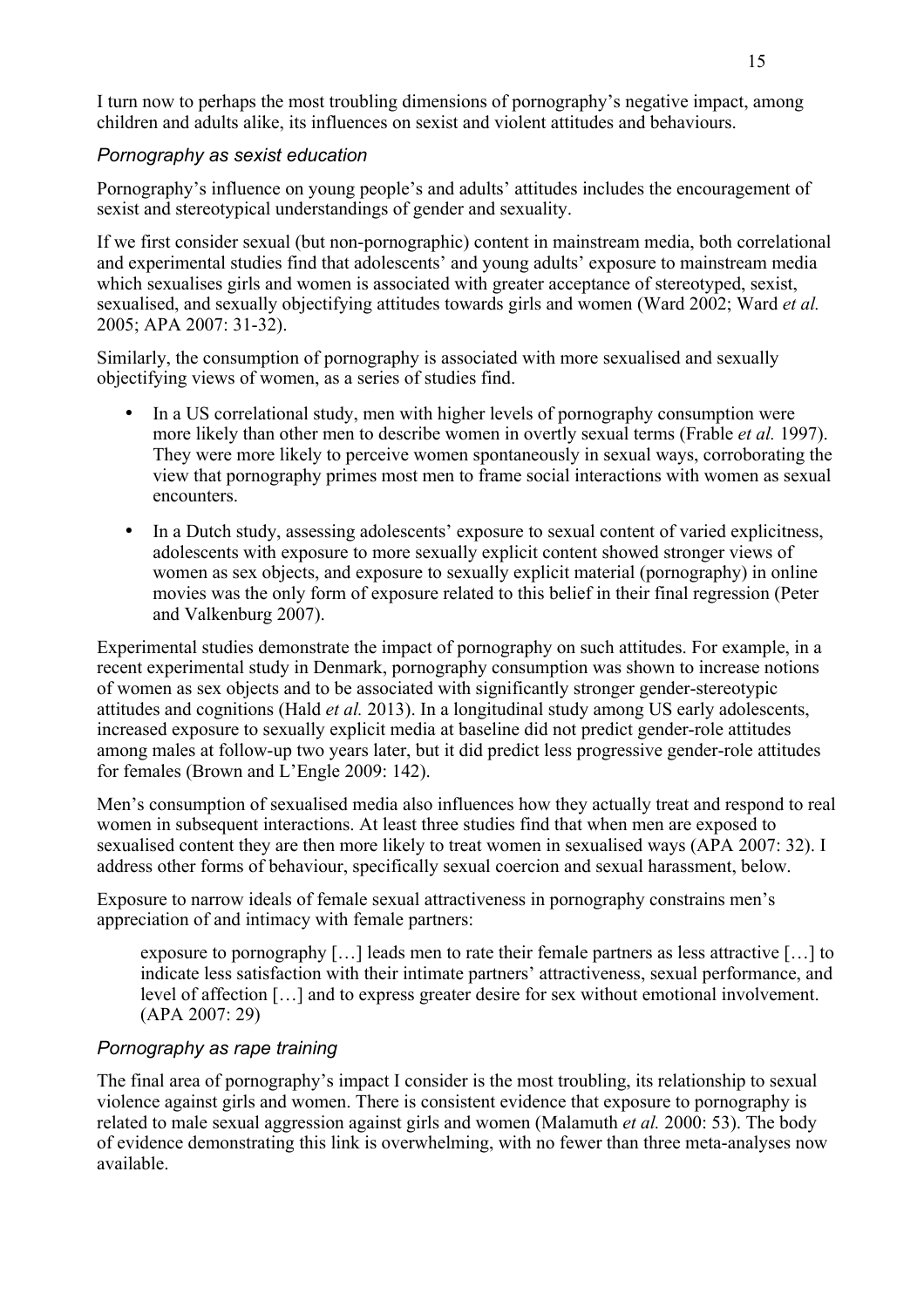I first address violence-supportive attitudes, and then actual violent behaviour.

## Violence-supportive attitudes

In experimental studies, adults show significant strengthening of attitudes supportive of sexual aggression following exposure to pornography, such as acceptance of rape myths, sexual callousness and adversarial sexual beliefs.

• In a meta-analysis across 16 experiments with 2248 participants, the association between pornography and rape-supportive attitudes is evident as a result of exposure to both nonviolent pornography (showing consenting sexual activity) and violent pornography, while the latter results in significantly greater increases in violence-supportive attitudes (Allen, Emmers *et al.* 1995: 19).

Correlational studies, and meta-analyses of these, also support the case that pornography fosters violence-supportive attitudes.

• Another, recent meta-analysis finds associations between pornography use in everyday life and attitudes supporting sexual aggression, particularly for sexually violent pornography but also for nonviolent pornography (Hald *et al.* 2009).

This association continues to be found in more recent research. For example, a study involving a large representative sample of U.S. men found a significant association between pornography consumption and attitudes supportive of violence against women. This was moderated by individual differences in risk of sexual aggression; consumers at the highest risk level of sexual aggression who reported the most frequent use of pornography also had the highest levels of support for violence against women (Malamuth *et al.* 2012).

## Violent behaviour

Experimental studies show pornography's influence on aggressive behaviour. According to a meta-analysis of 33 experimental studies involving 2040 participants, adults also show an increase in behavioural aggression following exposure to pornography. Exposure to nonviolent or violent depictions of sexual activity increases aggression, and the effect is stronger in the case of exposure to violent pornography (Allen, D'Alessio *et al.* 1995: 271).

There are correlations too between everyday pornography use and actual sexually aggressive behaviour (Malamuth *et al.* 2000: 50-52). Studies among men in the general population find significant associations between the use of at least certain forms of pornography or habitual pornography use and levels of sexual aggression. In addition, men who use 'hardcore', violent, or rape pornography and men who are high-frequency users of pornography, are also significantly more likely than others to report that they would rape or sexually harass a woman if they knew they could get away with it (Malamuth *et al.* 2000: 50-52). A more recent meta-analysis, by Wright *et al.* (2015), updates this account, and I return to this below.

Three recent longitudinal studies, including two among adolescents and teenagers, support the claim that pornography increases the likelihood that individuals will perpetrate sexual violence:

• In a recent longitudinal study of U.S. youth aged 10 to 15, with three waves of data over three years, individuals who intentionally consumed violent X-rated materials were over six times as likely as others to engage in sexually aggressive behaviour. After controlling for other potential influences on the association, individuals who saw X-rated materials in which a person was being physically hurt by another person while doing something sexual were still twice as likely to report sexually aggressive behaviour in the past year (Ybarra *et al.* 2011).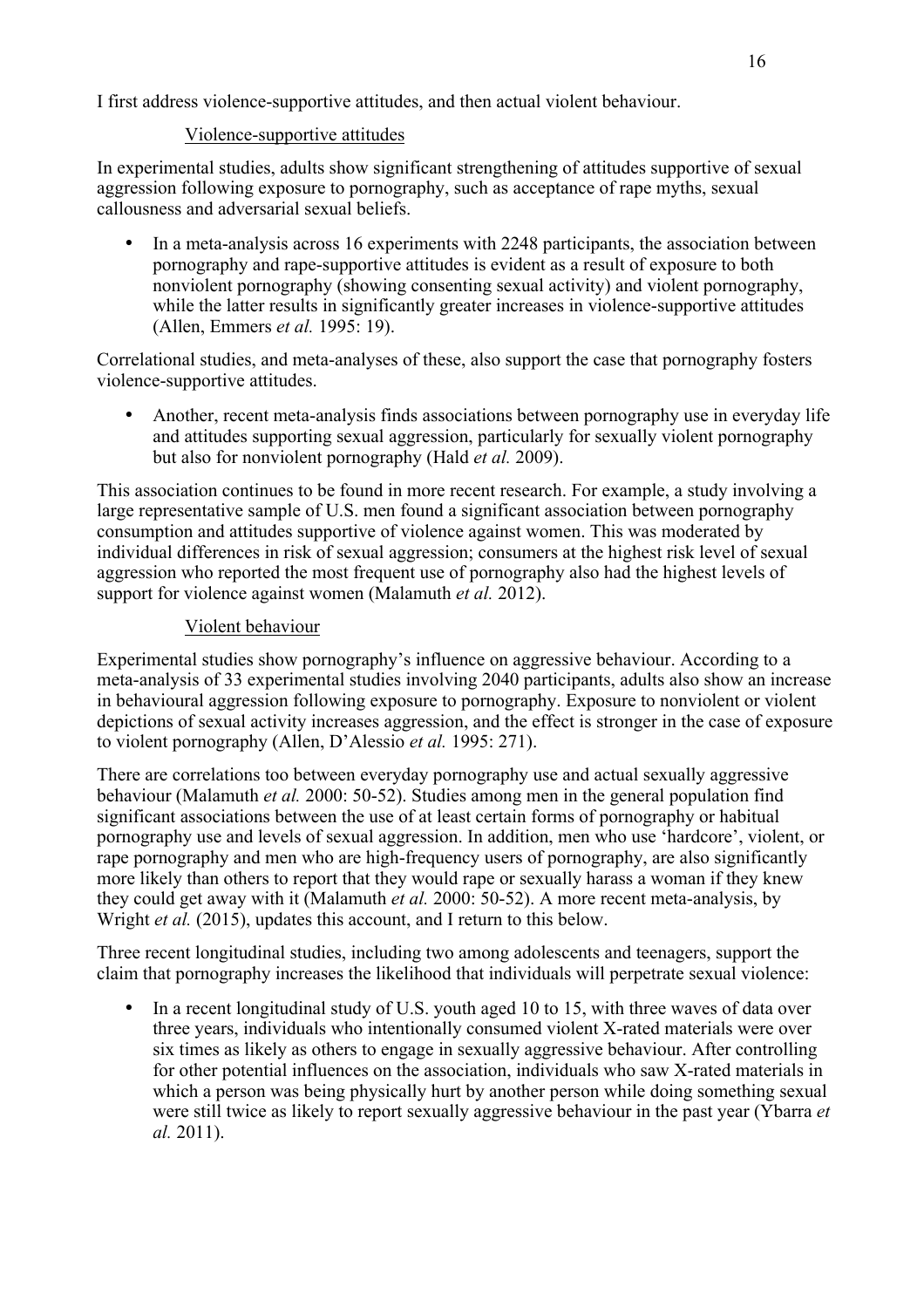- In a second longitudinal study among male university students in Brazil, pornography again was linked to the perpetration of sexual aggression, both directly, and indirectly through its impact on sexual scripts and sexual behaviour (D'Abreu and Krahe 2014).
- In a third longitudinal study among US early adolescents, increased exposure to pornographic media at baseline did predict more frequent sexual harassment perpetration two years later for males (but not for females) (Brown and L'Engle 2009: 142).

There is evidence of a circular relationship between pornography and sexual aggression, from research among adults, in which men at higher risk for sexual aggression (given their attitudes and so on) are more likely to be attracted to and aroused by sexually violent media and may be more influenced by them (Malamuth *et al.* 2000: 55). Men who are at higher risk of sexually aggressive behaviour because of self-reported attraction to sexual aggression and high scores on measures of hostile masculinity also show the strongest negative effects of exposure to pornography, particularly to materials combining sex and violence. This relationship goes both ways.

Men who are relatively high in risk for sexual aggression are more likely to be attracted to and aroused by sexually violent media… and may be more likely to be influenced by them (Malamuth *et al.* 2000: 55)

As a test of these findings in other studies, Malamuth, Addison and Koss conducted a nationwide random survey of about 3000 American males with a mean age of 21, assessing their degree of exposure to the leading men-orientated sexually explicit magazines and their sexual and nonsexual aggression against women, sexual experience and gender-related attitudes. This study found, on the one hand, that high pornography use is not necessarily indicative of a high risk of sexual aggression. On the other hand, men who were at high risk of sexual aggression and who were also very frequent users of pornography, were much more likely to have engaged in sexual aggression than those men who consume pornography less frequently (Malamuth *et al.* 2000: 79-80).

A new meta-analysis of pornography use and actual sexual aggression again demonstrates, reliably, indeed undeniably, that pornography use increases the likelihood of perpetrating sexual aggression. This meta-analysis – of 22 studies, from seven countries, comprising over  $20,000$ participants – finds consistent evidence that pornography consumption is associated with acts of sexual aggression, in both cross-sectional and longitudinal studies (Wright *et al.* 2015).

Various further findings from this meta-analysis are of interest:

- *Sex:* The association between pornography consumption and sexual aggression was similar for males and females (Wright *et al.* 2015: 9). (This does not mean that similar numbers of males and females perpetrate sexual aggression, but that among the large number of males and far smaller number of females who consume pornography, associations with sexual aggression are similar.)
- *Age:* This association was not moderated by age, and was similar for adolescent and adult participants (Wright *et al.* 2015: 9). This is contrary to the assumption that children or young people necessarily will be influenced by pornography to a greater extent than less impressionable adults. However, remember that most of the studies among adults are among university or university-aged students in early adulthood (Wright *et al.* 2015: 15).
- *Behaviour:* This meta-analysis finds stronger correlations between pornography consumption and actual acts of sexual aggression than in earlier studies of proxies or surrogates for the risk of perpetration (Wright *et al.* 2015: 14).
- *Nonviolent / violent content:* The meta-analysis did not find significant differences in associations between the consumption of nonviolent pornography compared to violent pornography, but it did find a slight difference between violent pornography and general pornography. There was a stronger association in the cases that measured violent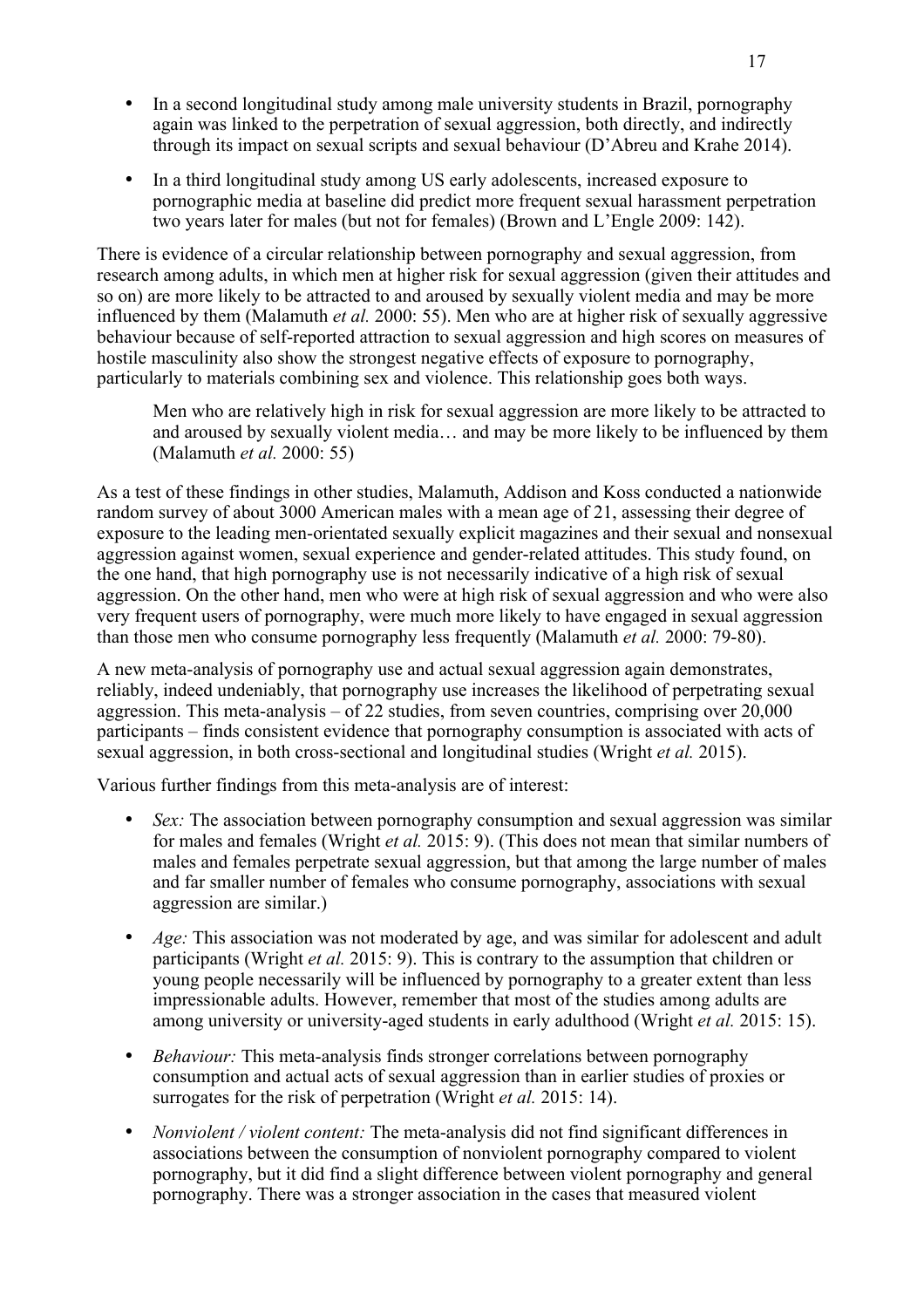pornography consumption than in the cases that measured general pornography consumption (Wright *et al.* 2015: 12). I return to the question of pornography's content further below.

These and other meta-analyses *answer* the call for more methodologically robust research on pornography's effects, and they answer the criticisms offered by others (Wright *et al.* 2015: 14). This meta-analysis also means that we must reject a 'catharsis' theory of violent pornography and sexual aggression, which postulates that individuals who consume violent pornography purge their aggressive inclinations and thus reduce the likelihood of being aggressive (Wright *et al.* 2015: 18). On the contrary, violent pornography consumers are more – not less – likely to commit actual acts of sexual aggression.

A further type of potential evidence regarding pornography's effects concerns whether there are associations in particular communities or regions between the availability or use of pornography and levels of sexual violence. Studies in Denmark, Japan and elsewhere do not find positive correlations (Strossen 1995: 253-256). However, this is not surprising given that cross-cultural factors such as norms of sexuality and gender, which themselves shape men's risks of sexual aggressiveness, are likely to modify the role and influence of media stimuli (Malamuth *et al.* 2000: 83). There are a range of methodological problems with such investigations (Kingston and Malamuth 2011), and we can put these aside.

## **Beyond simplistic accounts of effects**

Having argued that pornography has demonstrable, undeniable, effects on attitudes and behaviours, I wish to caution against some ways in which this claim is made. In media and popular accounts of pornography, simplistic and deterministic claims regarding its effects sometimes are visible. These make various problematic assumptions: that pornography's influence is all-powerful and determining of individuals' behaviour, that pornography's effects are homogenous, or that pornography is the single most important risk factor for children's or adults' sexually coercive or problematic behaviours. None of these claims are true.

In discussing pornography, we must move beyond simplistic rhetoric and towards more sophisticated and evidence-based accounts of pornography's effects. In particular, the effects of pornography are not uniform, and depend on individual, contextual, and cultural differences (Hald *et al.* 2014: 14).

Pornography is one risk factor, among many, for sexual violence perpetration. It is the confluence or interactive combination of these risk factors which has the strongest predictive power (Hald *et al.* 2014: 22).

#### *Integrative models: Pornography consumption is one factor, which combines with others, to predict men's sexually aggressive behaviour.*

There has been in scholarship increasing sophistication regarding understandings of pornography's influence, particularly in relation to sexual violence. The 1990s saw the emergence of models of pornography's effects which integrate multiple factors. These integrative models argue that pornography consumption is one factor, which combines with others, to predict men's sexually aggressive behaviour. Pornography use is particularly dangerous for men who also show *other* risk factors for sexual aggression: they have hostile and distrustful attitudes towards women, they get sexual gratification from controlling or dominating women, they are callous and unemotional, and so on (Hald *et al.* 2014: 7-9).

An increased risk of committing sexual aggression "may only be evident among men who are (more) predisposed to sexual aggression and among the most frequent pornography consumers" (Hald *et al.* 2014: 22). On the other hand, for men who are at low risk of perpetrating sexual violence, it may not 'add fuel to the fire'. Thus, pornography increases the risk of sexual violence perpetration for *some men* much more than others.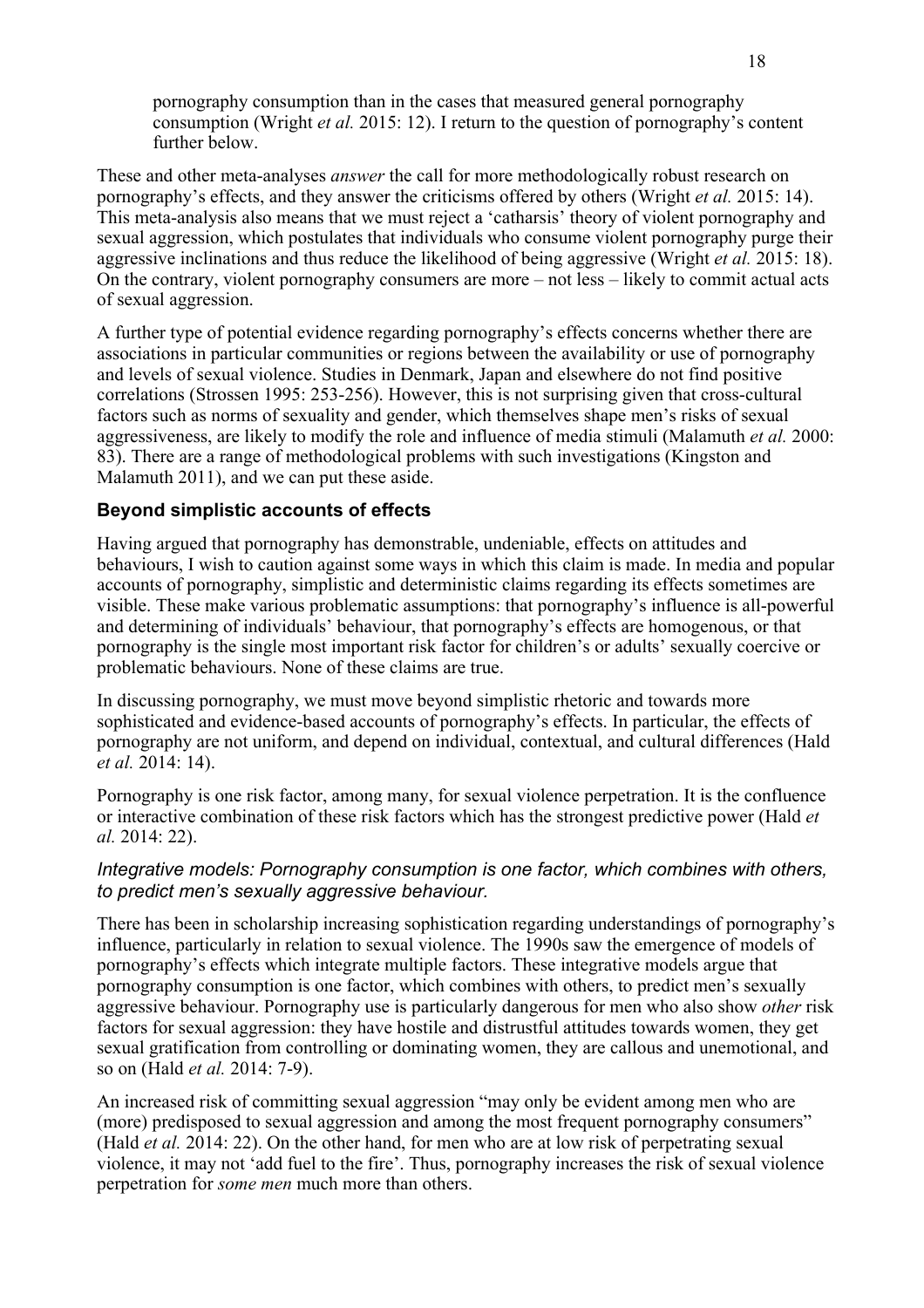## *Pornography's role in children's sexual offending is likely to be similar.*

Simplistic claims regarding pornography's role in sexual violence have been evident in Australia lately particularly in relation to children's sexual offending. A headline in the *Gold Coast Bulletin* (February 15, 2016) is typical: "Experts warn easy access to hardcore pornography is behind a surge in teen, pre-teen sex assault". The claim that pornography exposure is fuelling a significant increase in children's sexual abuse of other children comes from various quarters, including from people who work with children showing sexually abusive or problematic sexual behaviours. Such impressions by frontline workers are important, but they should be tested by empirical research.

Pornography's role in children's sexual offending is likely to be similar to its role in adults' sexual offending. Yes, pornography exposure is a significant risk factor for sexual violence perpetration by children and young people, as two studies cited above document (Brown and L'Engle 2009; Ybarra *et al.* 2011). There is no doubt: pornography exposure increases the risk of children's and young people's perpetration of sexual assault.

At the same time, pornography exposure is likely to increase the likelihood of perpetration for some children and young people more than others, depending on their pre-existing attitudes and behaviours. In addition, children's pornography exposure itself may be a part or symptom of a range of forms of abuse and trauma experienced by children who themselves are engaged in problem sexual behaviour (O'Brien 2008).

## *The impact of exposure of pornography is complex.*

I commented earlier that various factors mediate the impact of pornography exposure. Returning to this now, I extend this account to highlight that the impact of exposure of pornography is complex.

#### The user / consumer matters

First, the user or consumer of pornography matters, and in particular, how users interpret form and content. For example, what are the implications for sexual violence if two people are watching the same pornographic content and one interprets it as violent and the other does not? (Hald *et al.* 2014: 25) We need to know more about how and why individuals perceive pornographic content. Also, what users do during and after consuming pornography matters. How does the sexual behaviour that typically accompanies pornography use influences pornography's effects (Hald *et al.* 2014: 25) Very little research measures the sexual behaviours, such as masturbation, which go along with pornography use.

#### The content matters

Second, the content matters: how elements of form and content within pornography alter their effects. A recent review notes the evidence that violent pornography has stronger associations than non-violent pornography with sexually violent behavior (Hald *et al.* 2014: 25). However, a simple distinction between violent and non-violent content may not address a third category of nonviolent but objectifying and degrading pornography. As the authors of a recent meta-analysis comment, if

the majority of popular pornography has themes of aggression, degradation, or objectification […], then content nonspecific measures and measures of violent consumption should both correlate with sexual aggression (Wright *et al.* 2015: 4-5).

This was the case in the findings of this meta-analysis, of associations between sexually aggressive behaviour and *all* of non-violent, violent, and general pornography.

The finding that nonviolent pornography consumption is associated with sexual aggression is consistent with findings of prior meta-analyses (Wright *et al.* 2015: 16). At the same time, there are potential complexities:

Measures of self-reported nonviolent pornography consumption may predict sexually aggressive behavior because acts that are indeed violent are not perceived as such by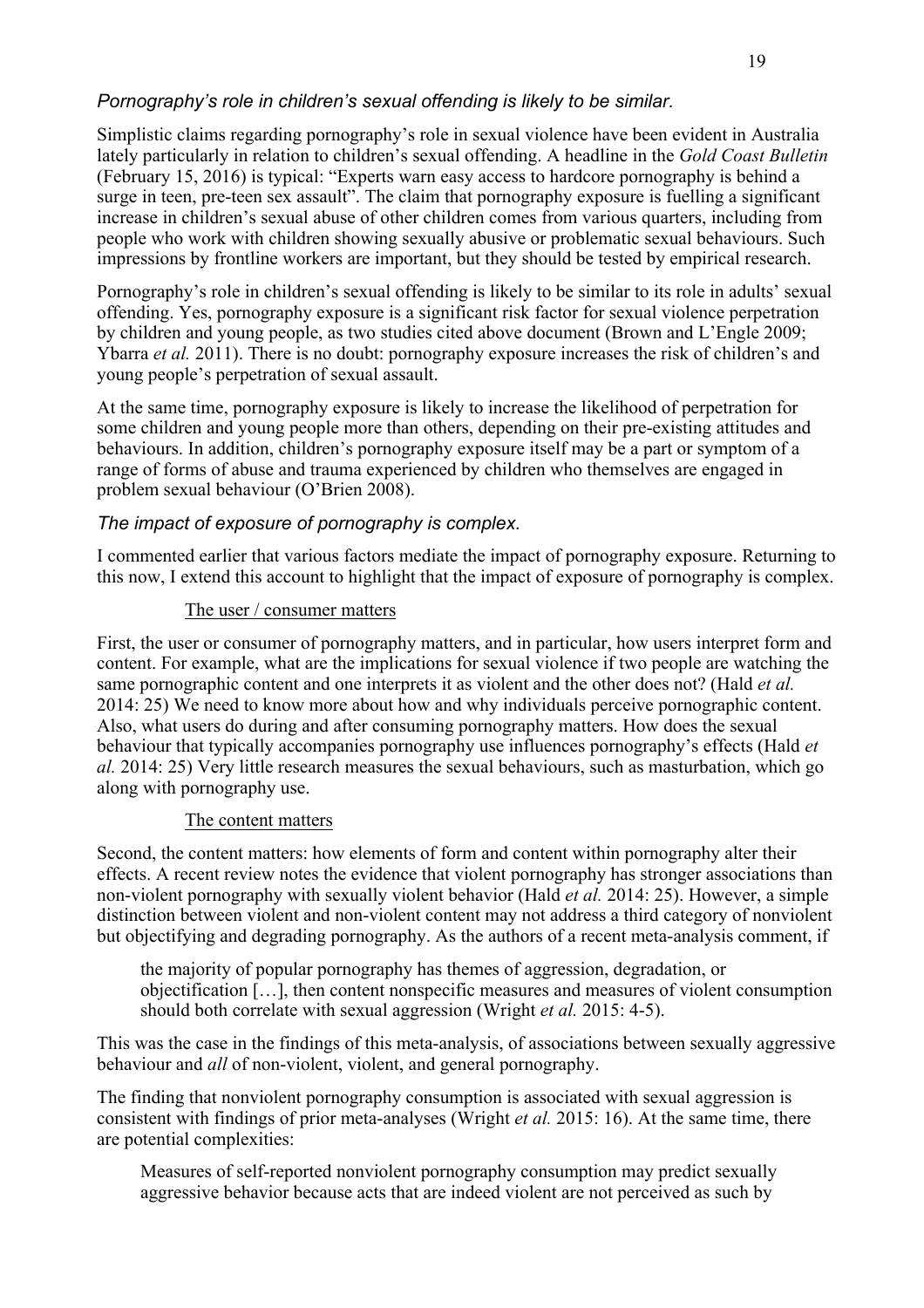desensitized consumers […] or because content that is nonviolent is still objectifying and degrading (Wright *et al.* 2015: 16)

These authors thus urge caution regarding a conclusion that violent pornography has no greater impact on the likelihood of sexual aggression than nonviolent pornography. Only two studies available in their 2015 meta-analysis assessed nonviolent pornography consumption, and the measures used for such content were not entirely clear.

### The form matters

Finally, the form matters. There is some evidence that pornography's form – online versus online, video versus print – can influence its impact. For example, in a recent longitudinal study of US youth aged 10 to 15, while the consumption of violent pornography, whether offline or online, was associated with sexually aggressive behavior, the magnitude of association was higher for those exposed online and via movies than through magazines (Ybarra *et al*. 2011). Other studies too find evidence that the association between pornography and sexually permissive attitudes is strongly for Internet pornography than for more traditional forms of pornography consumption (Ybarra *et al*. 2011: 18). Wright *et al.*'s (2015) recent meta-analysis was unable to include a direct comparison of the effects of online versus offline content.

I turn now to the question of what to do in response to this mountain of evidence.

### **How do we minimise the harms associated with children's and young people's exposure to pornography?**

There is a clear and pressing need to take action to address the harms associated with children's and young people's pornography exposure in Australia.

# *Educational, regulatory, and technological strategies*

In the 2003 reports I co-authored, we argued for a multi-pronged approach, including educational, regulatory, and technological strategies. This is reproduced below, and discussed in much greater detail in the report by Flood and Hamilton (2003b).

#### **Box 1: Overview of a new strategy to address the exposure of youth to pornography (Flood and Hamilton 2003b)**

## *School-based education*

- Incorporation of pornography education into school curricula on health and personal development, media literacy and protective behaviours.
- Promotion of parental understanding, monitoring, and household guidelines.
- Provision to young people of compelling and educational Internet and other content on sexual health and relationships.

# *Mandatory ISP-filtering*

- All Australian ISPs required to filter all material for prohibited content.
- Adult users may opt out of filtering and receive X-rated content.
- Website owners may apply to have their sites classified and thereby exempted from filtering.

#### *Additional measures*

Stronger age-verification technology.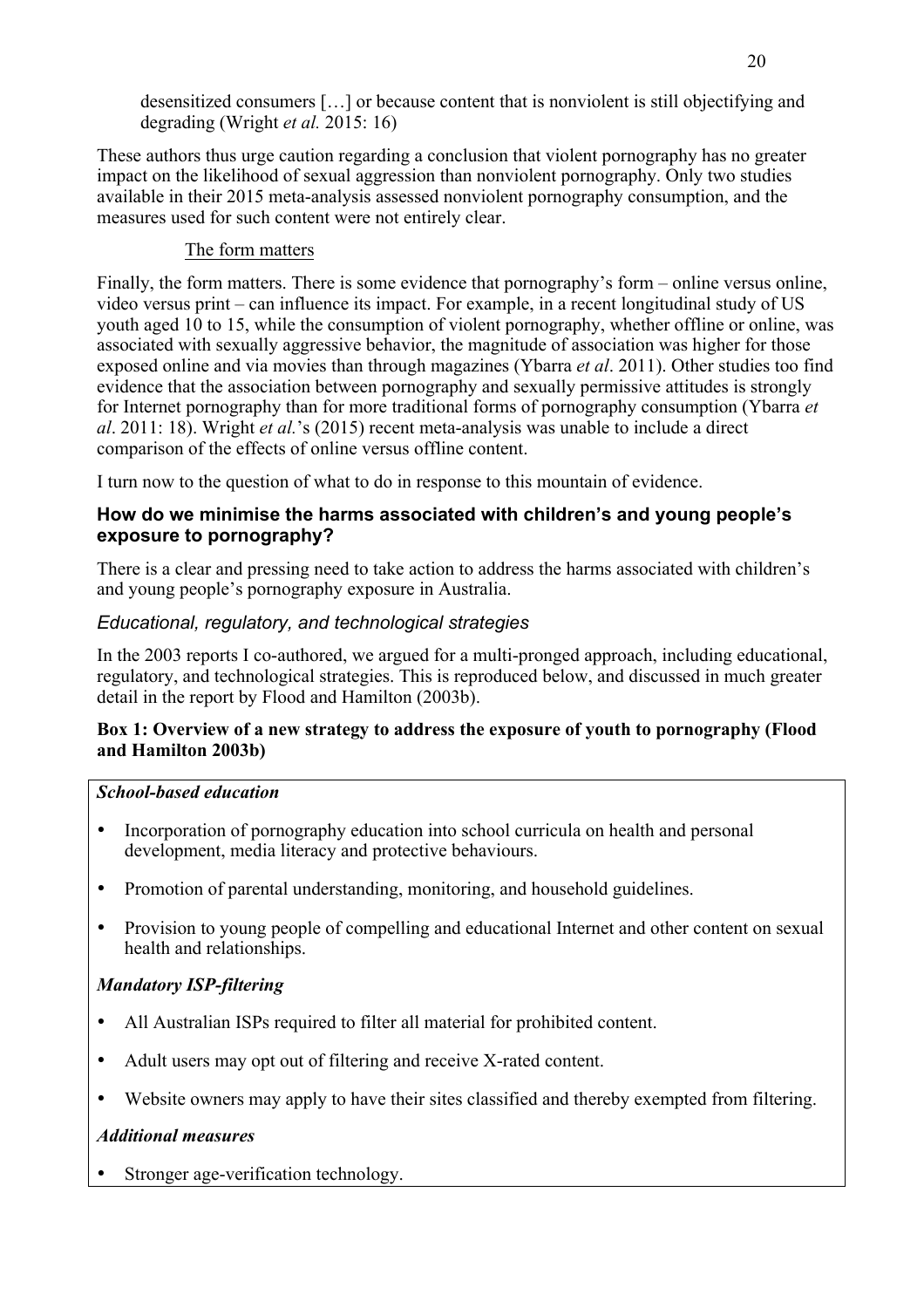- Plain brown wrappers for Internet sex sites.
- Instant help functions for children exposed to offensive material.

I remain as convinced as ever for the need for social and educational strategies to minimise the harms of pornography exposure. My recommendations below focus on such strategies.

On the other hand, I am now less sure about the specific legal and technological measures proposed in the 2003 report, such as mandatory ISP-based filtering. I now have greater concerns that ISP-based filtering, for example, may be both technologically impractical and politically dangerous, the latter because it may shut down a range of forms of sexual speech which are legitimate and desirable. Another option canvassed at the time was that ISPs offer end-user filtering on an opt-out basis. Under this system, subscription to an ISP automatically would include an end-user filtering product or service, and users could choose not to accept the filter. One advantage of an end-user system is that more sophisticated filtering technologies can be used because of the smaller volume of content flowing through individual computers. Another is that computer users have greater discretion in determining the kinds of content they or their children can see. A different option concerns the locations of pornographic content online, and involves a dedicated ".xxx" domain for adult content.

While I do not spend further time in this submission on regulatory and technological strategies, I do strongly recommend exploration of stronger age verification measures for pornographic websites. These may go some way towards minimising minors' exposure, both deliberate and accidental, to pornography.

While I am very critical of much pornography, and while there is overwhelming evidence that pornography consumption is associated with sexist and violence-supportive attitudes and behaviours, I do not argue that pornography should be unavailable to adults. Instead, we should defend adults' right to access sexually explicit content. This is not an argument motivated by 'free speech': there is no such thing as absolute 'free speech', in principle there is no problem with a community regulating the speech of its inhabitants, and in practice there is widespread agreement that certain kinds of speech should be regulated. Instead, my defense of adults' access to pornography is motivated by concern about the kinds of harms which may accompany the blanket censorship of sexually explicit media. Historically, such censorship has intensified sexual repression and limited the sexual freedoms of women, lesbian and gay communities, and other sexual minorities. As an aside, I also note the seeming contradiction that under Australia's current laws, young people can have sex at 16 but cannot look at pictures of people having sex until they are 18, but I do not endorse a lowering of the age at which individuals legally can access R- or Xrated content.

In the remainder of this discussion, I briefly canvass three kinds of social and educational strategy: sexuality education, pornography education, and ethical pornography.

#### *Sexuality education and pornography education*

Sexuality education is a crucial strategy. It is desirable in its own right, as a way to reduce the appeal of pornography, and as a way to reduce the negative impacts of exposure. Pornography education is a second, overlapping strategy which is also vital. In my co-authored 2003 report, we argued in detail for the inclusion in school curricula of materials addressing pornography (Flood and Hamilton 2003b: 11-15). I have taken the liberty of reproducing this material here, in the remainder of this section. The omission of text from the original report is signalled by "[…]".

"Given that boys and young men are likely to continue to consume pornography, an important strategy is to teach them the skills with which to read it more critically. 'Pornography education' centres on encouraging critical skills in media literacy, such that viewers are more resistant to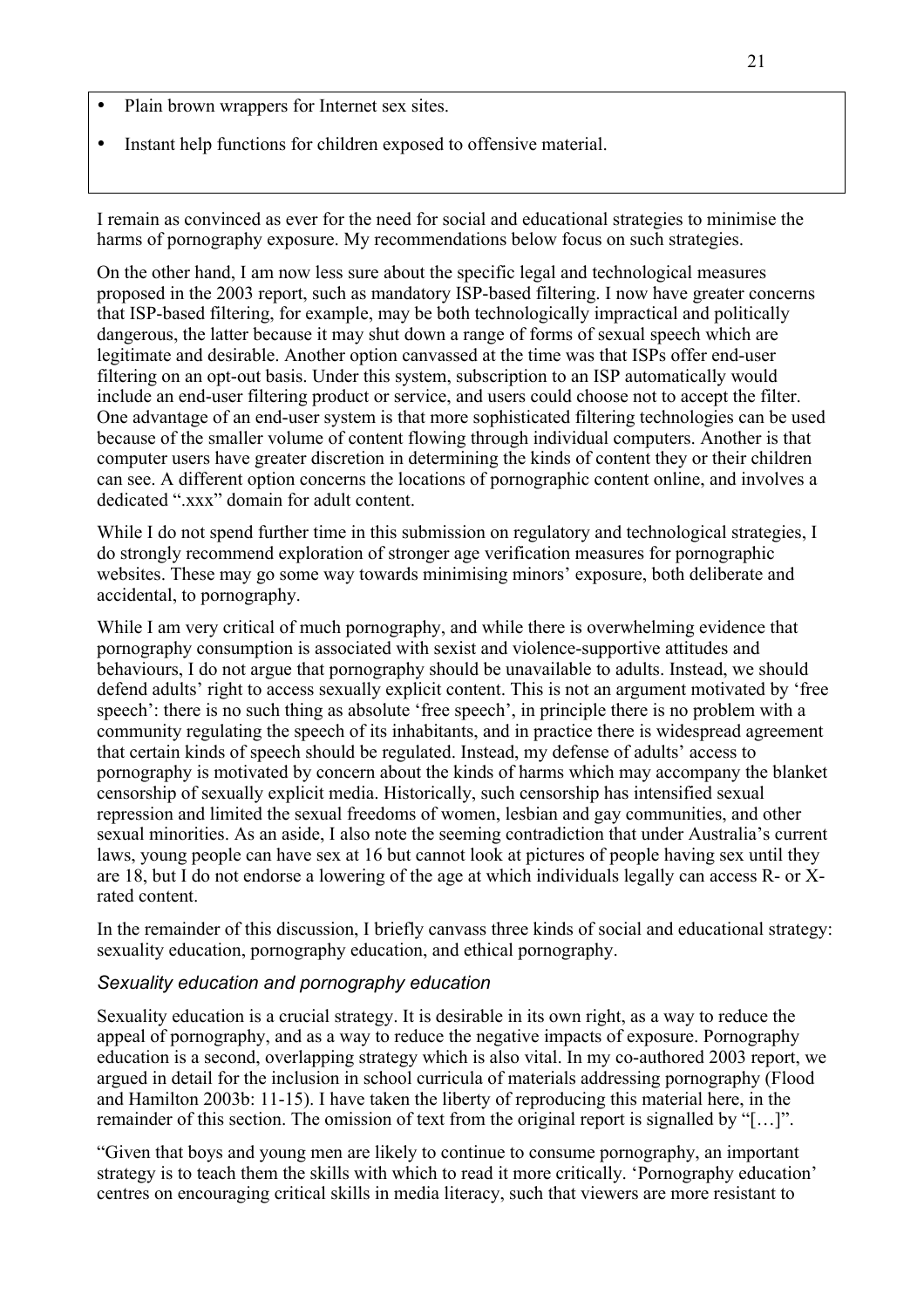sexist and violence-supportive themes in pornography (Strasburger and Wilson 2002: 346-363; Thornburgh and Lin 2002: 248). Media literacy includes the skills to evaluate texts and images critically and to recognise the underlying messages.

"We believe that it is feasible to reduce greatly the exposure of young people to pornography on the Internet. However, we also recognise that it is impossible to exclude children completely from viewing pornographic images until they reach 18. We therefore support the development and implementation of a nation-wide program to teach high school children strategies to understand and critically evaluate pornographic images and messages and to encourage the development of ethical norms and practical skills that will help protect them from inappropriate and disturbing material.

"There is an emerging consensus in the scholarship on children and media, including research on children and pornography, that social and educational strategies are among the most effective approaches. […] [S]uch strategies

seek to develop in young people the ability to make responsible and safe choices about Internet use, to make good decisions about content to be viewed, to reduce their exposure to inappropriate material, and to mitigate the consequences, if any, of viewing inappropriate material (Thornburgh and Lin 2002, p. 221).

"One aspect of this is media literacy, critical viewing and thinking skills that can be fostered among both young people and their parents, as a recent text on children and media emphasises (Strasburger and Wilson 2002, pp. 315-317). Media literacy includes the skills to evaluate texts and images critically and to recognise the underlying messages, whether they are associated with alcohol advertising or pornographic depictions of 'teenage sluts'. The evidence is that teaching media literacy improves children's ability to ignore or resist advertising messages and reduces the negative impact of portrayals of violence (Strasburger and Wilson 2002, pp. 317, 346-363). The results are optimal when parents too have media skills and can discuss media with their children at home and assist in their critical evaluation.

"Encouraging young people's information skills on the Internet reduces the likelihood of inadvertently encountering sexually explicit material. Media literacy also enables children to take a more detached and evaluative view of the material, whether they are exposed to pornography accidentally or deliberately (Thornburgh and Lin 2002, p. 248). […]

"Social and educational strategies go beyond media literacy and concern a range of other skills among young people, including

how to... make wise choices, to stay in control of his or her online experiences, to be critical and sceptical about the underlying messages in advertising and romanticized and sexualized images, and to report other users soliciting personal information or harassing them (Thornburgh and Lin 2002, p. 224).

"School curricula in Australia provide an excellent framework in which to locate the teaching of skills and values that can minimise the harmful impact of pornography. […] Given that large proportions of young people are being exposed to pornography, teaching strategies must address this exposure and encourage critical skills and healthy values that can help teenagers understand and neutralise the power of pornography. Pornography education could be integrated into three of the nationally agreed areas of learning – Health and Physical Education, Studies of Society and the Environment, and English. […]

"The rationale for 'pornography education' in schools is similar to that for drug education, now a well-established aspect of the school curriculum. For both forms of education, the goal is not to encourage its use. Instead, pornography education would aim to minimise the harms associated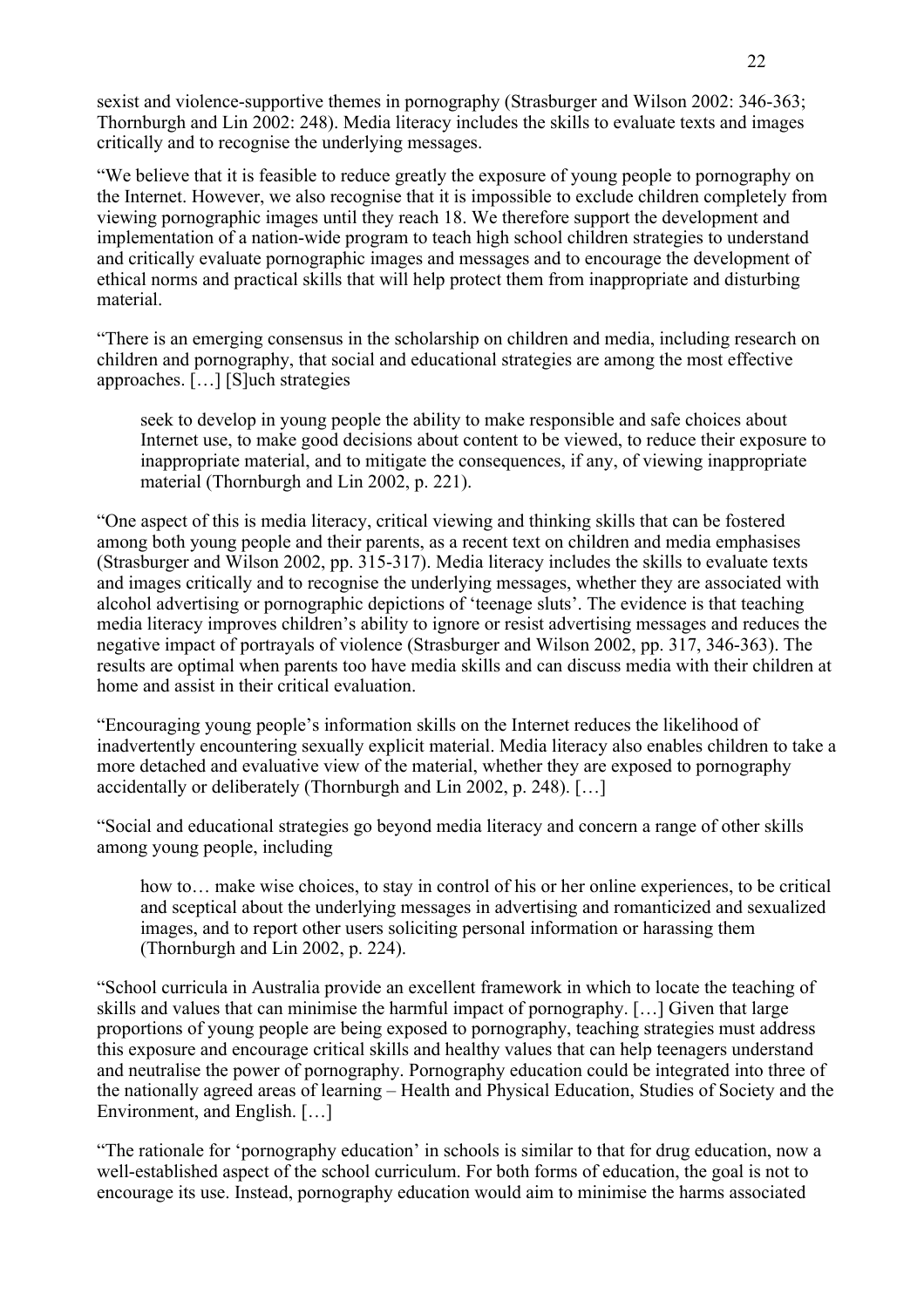with pornography. It would do so by encouraging young people to develop an awareness of the associated risks, to make responsible choices regarding its use, and to avoid consumption or at least minimise the potential harms involved if they do choose to consume it. […]

"The principal advantages of social and educational strategies are that they encourage children's moral and ethical development and resilience, they are more effective than technological solutions in the long term, and they minimise the negative effects of exposure to inappropriate material if and when it does occur. Thornburgh and Lin believe that if children's ethical maturity is nurtured, their internalisation of appropriate values and principles will guide their future choices and behaviour (2002, p. 219).

"Others go further, arguing that children's exposure to, and opportunity to work through, 'the messiness of life' is a vital aspect of their socialisation and development, and that censorship hinders their 'mental agility and capacity to deal with the world' (Heins 2001, pp. 256-257). Although the importance of learning to deal with the messiness of life is recognised, we consider that children should not be exposed to some of the 'messier' aspects, including some forms of pornography, until they have reached an appropriate developmental stage. We don't throw children into the deep end unless we are very confident they can dog-paddle to the edge.

"Education-based approaches must take account of children's developmental needs and abilities. Where young children are concerned, parents and others can also use filtering and monitoring strategies (discussed below), gradually broadening children's choices and control over information and relaxing precautions as they mature.

"It is widely believed that the best approach to protecting young people online is the attentive presence of a responsible parent, guardian, teacher, librarian or mentor, and encouraging this attention would be an important adjunct to the school-based Internet awareness program proposed here. Most parents are pressed for time and constant in-person supervision of children's Internet use is unlikely to occur in most families. In addition, parents often underestimate or are unaware of the extent of their children's Internet activities (Thornburgh and Lin 2002, pp. 164-165; Stanley 2001, pp. 7-8).

"Nevertheless, parents can play valuable roles. As parental ignorance about use of the Internet is often a source of both complacency and excessive fear, parents should be encouraged to implement a number of practices for safer Internet use. They can develop a basic understanding of Internet content and uses. They can also locate home computers in public areas such as lounge rooms so that private and solitary viewing by children is difficult. They can discuss household rules and expectations regarding children's use of the Internet, provide guidance as to why the viewing of sexually explicit materials may be inappropriate, become aware of tools and programs for Internet safety, and set good examples themselves for responsible Internet use. Peers and nearpeers such as siblings can also play a role, especially as peer mentoring and education strategies have proven helpful in relation to other social issues such as drug use and violence (Thornburgh and Lin 2002, pp. 225-234). […]

"Finally, young people will be less at risk of harm in relation to Internet and video pornography if there are alternative materials and venues to which they are drawn. The creation of stimulating, compelling and educational Internet and other content is an important one, and should come from both commercial and non-commercial sources (Thornburgh and Lin 2002, pp. 250-251). This content must include materials on sexual health and education. In fact, young people are already making widespread use of a range of responsible, informed and compassionate web sites provided for them (Levine 2002, pp. 143-148). These cover such topics as puberty, contraception and relationships, and include answers to frequently asked questions, articles and personal stories, interactive games and quizzes, and referral and advice. Providing sexuality-orientated venues and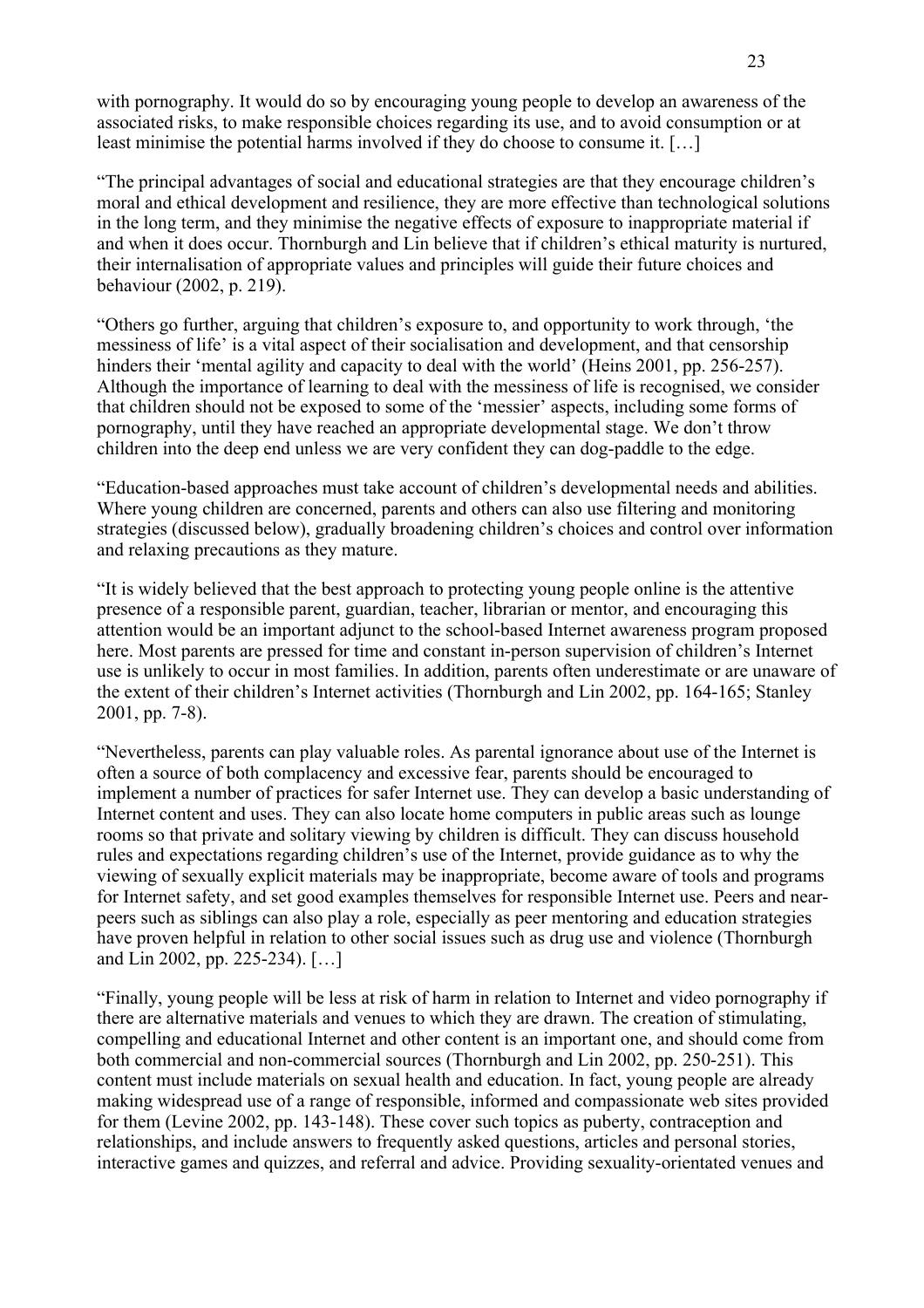materials tailored to and preferred by young people will be a key factor in reducing the appeal of pornography." [END OF EXCERPTED TEXT]

# *Developments in pornography education*

Since the 2003 account above, two things have changed. First, there have been important developments in relation to pornography curricula in secondary schools. Second, new evidence supporting the effectiveness of pornography education and related strategies has emerged.

#### The emergence of curricula and other resources for young people and those who work with them

There are emerging efforts to incorporate pornography education into school curricula in Australia. The most significant example is the 'Reality and Risk' project, based in Victoria and coordinated by Maree Crabbe. Reality and Risk includes:

- Education resources for young people, schools, community organisations, etc.
- Engagement in public discourse and debate (including a documentary film, first broadcast on SBS in July 2013).
- Advocacy and training across a range of sectors.

Reality and Risk is a promising, evidence-based initiative to address the harms of pornography exposure among children and young people. While there are some similar initiatives in other countries, Reality and Risk is the most well developed of these. Maree Crabbe's submission addresses this project in greater detail.

#### Evidence for the effectiveness of pornography education

New evidence has emerged for the effectiveness of educational strategies among children and young people which seek to minimise the harms associated with pornography exposure.

An early analysis of experiments regarding pornography education among adults did find that individuals shown violent pornography can be 'inoculated' against its negative effects through prebriefing or 'cured' afterwards through debriefing. Typically, participants are reminded that the material is fictional and that women do not enjoy forced sexual relations. An analysis of ten studies found that after such processes, participants' belief in rape myths was no greater than it had been prior to exposure to violent pornography and in six studies it was lessened (Allen *et al.* 1996). Prebriefing was found to be significantly more effective than debriefing afterwards. This suggests that educational efforts could be used to protect against or counter the negative impact of pornography consumption (Allen *et al.* 1996: 138). However, evidence regarding which methods of 'inoculation' are effective is only just starting to emerge.

Several more recent studies, now among children and young people themselves, also show the effectiveness of strategies such as media literacy and parent-child conversation.

- A US study examined the impact of a peer-led media literacy curriculum among 11-19 year-olds, with an average age of 14. Compared to students who did not go through the program, students who participated in the five-lesson curriculum were less likely to overestimate sexual activity among teens, more likely to think they could delay sexual activity, less likely to expect social benefits from sexual activity, more aware of myths about sex, and less likely to consider sexual media imagery desirable (Pinkleton *et al.* 2008).
- In a second quasi-experimental study, compared to other adolescents, adolescents who took part in a media literacy curriculum better understood that media influence teenagers'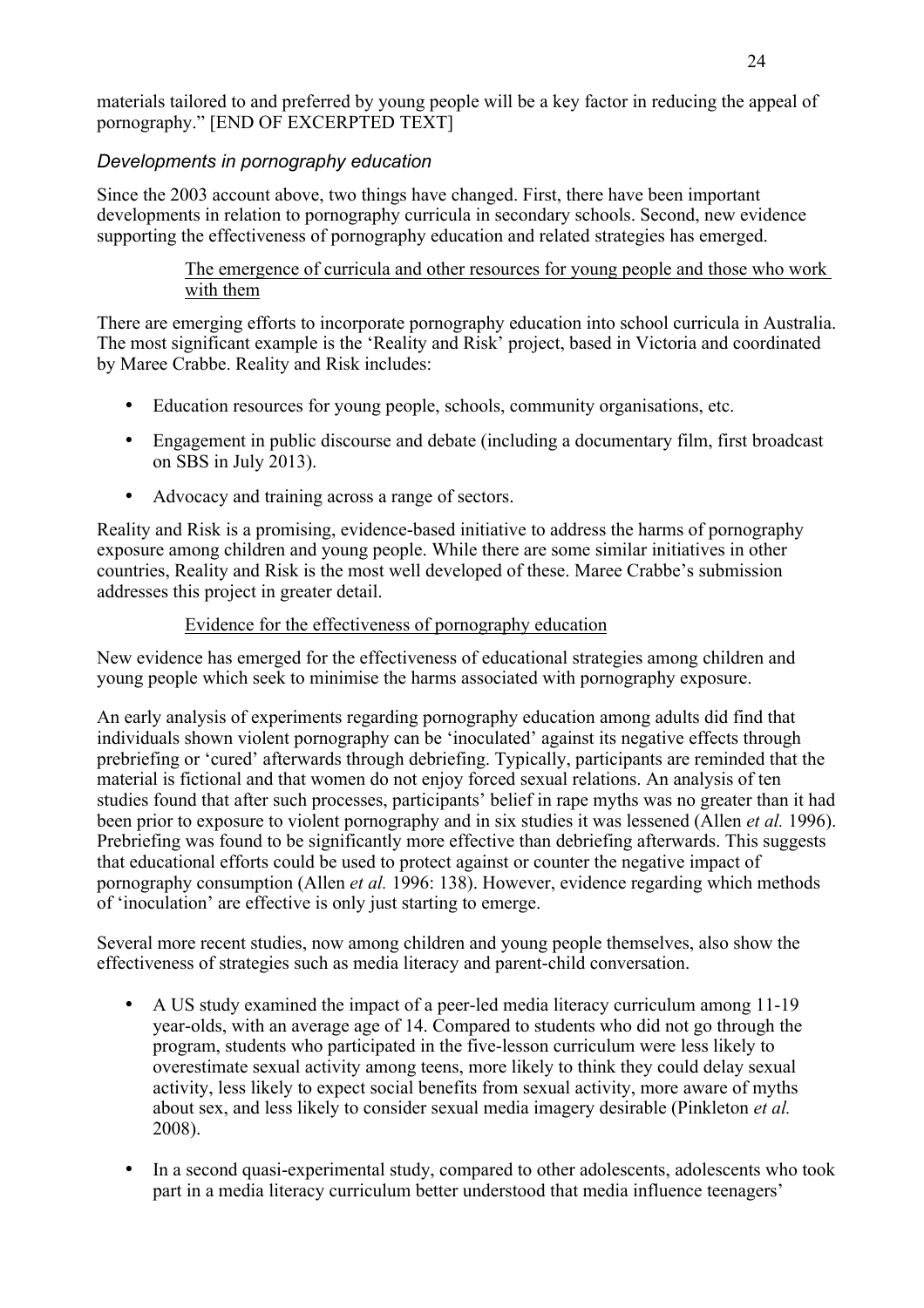decision making about sex and were more likely to report that sexual depictions in the media are inaccurate and glamorized (Pinkleton *et al.* 2012).

- In a US study among emerging adults aged 18-26, among those individuals who reported that their parents do talk to them about pornography, their own attitudes towards pornography were less positive, they had lower levels of pornography use, and there was less negative impact on the self-esteem of those individuals whose partners regularly view pornography (Rasmussen *et al.* 2015).
- In another US study, university students who reported that their parents critiqued media portrayals also reported a higher level of critical thinking and objectionable content had lesser effects on their sexual expectations and sexual behaviors (Radanielina-Hita 2015).

#### *Ethical pornography*

The final strategy I canvass perhaps is the most controversial: an ethical pornography. Nevertheless, I believe that it is desirable to encourage the production and use of more ethical pornography and more ethical forms of use. An ethical pornography would eroticise consent, respect, and intimacy and be produced without participants' coercion or harm.

If pornography is to be ethical, it must be ethical not only in its conditions of production, but also in its content and its use. First, pornography should be produced ethically: participants should have consented to their involvement and should not be harmed in the production of pornography. Beyond this however, an ethical pornography also must have ethical content. While there is debate regarding what this looks like and indeed whether it is possible at all, some obvious criteria for an ethical pornography are as follows. Violence is not depicted nor eroticised. The materials show sexual interactions which are respectful and mutual, rather than callous or hostile. The materials represent a diversity of body shapes and types, and show diverse forms of sexual interaction e.g. including sex which is intimate and affectionate.

Even pornography that meets all these criteria may not be harmless. It may still contribute, for example, to the sexual objectification of women. In addition, even the most 'positive' or 'progressive' content in pornography only exists and is understood in a contemporary cultural context in which sexist and violence-supportive norms and values are pervasive, limiting its progressive value. However, given that pornography is likely to continue to be consumed by large numbers of men and boys (and some women and girls) in the near future, it seems both pragmatic and urgent to give attention to what might comprise 'better', or at least 'less worse', pornography.

After I have given workshops for parents on young people and pornography, some parents have come up to me and asked, "What pornographic websites *should* my son be looking at?" It would be useful to develop and disseminate criteria for more and less harmful forms of pornography, so that parents and young people can make better choices regarding the sexually explicit media they consume.

# **The need for a greater evidence base for programming and policy**

I have demonstrated that there is now a very substantial evidence base with which to identify the harms of exposure to pornography, among both children and adults. Those who argue that 'the jury is still out' on this issue, or that 'research on pornography's effects is mixed', are at best naïve and and at worst dishonest. However, this does not mean that we know all one needs to know to design effective programming and policy for reducing the harms associated with pornography. Instead, a wide range of research is needed. In brief, research is required on at least the following areas:

• The influence of pornography on boys' and young men's sexualities and gender;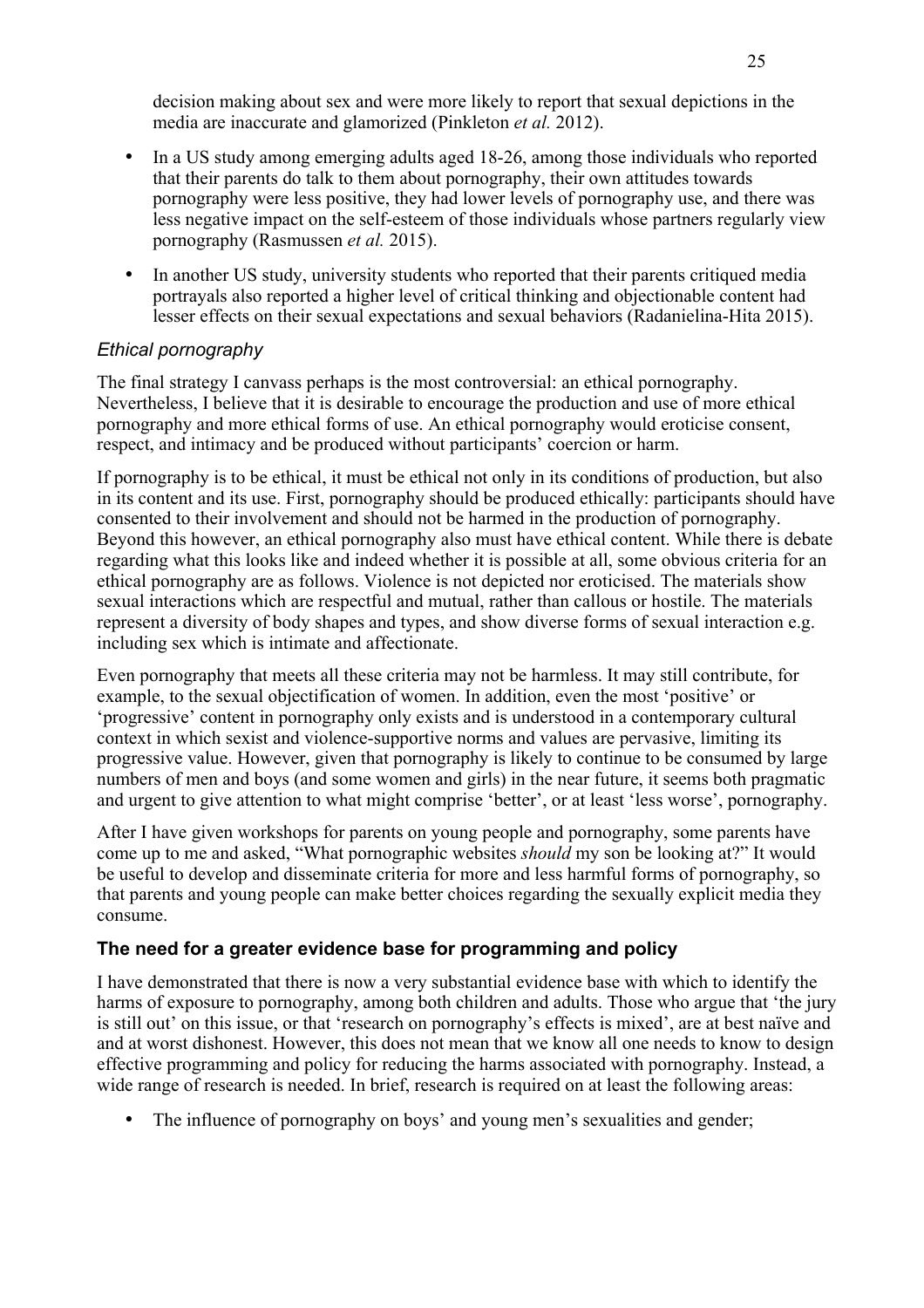- The influence of pornography on girls' and women's sexualities and gender, including e.g. their sense of themselves as sexual objects (self-objectification), body image, the kinds of sexualities they take on, and so on;
- How pornography combines with other risk factors to shape the perpetration of sexual violence;
- The relationships between pornography exposure / consumption and children's problem sexual behaviours (including sexual offending);
- The influence of how users interpret pornography's content;
- How elements of form and content within pornography alter their effects, such as the influence of violent content or of other, problematic aspects of pornography's content, and, above all;
- How to minimise the harms associated with pornography consumption or exposure, including robust empirical evaluations of the effectiveness of various strategies, including e.g. self-help groups, media literacy, pornography education, and so on.

#### **Some dilemmas in addressing pornography**

I conclude by identifying briefly some dilemmas or challenges in addressing the harms associated with children's and young people's exposure to pornography.

In addressing pornography in general, there is the general challenge of preventing and reducing sexual harm without reinforcing sex negativity. Sex negativity, or erotophobia, involve the assumptions that sex and sexuality are guilty until proven innocent, that sexuality in general is a site of danger and not only of pleasure. Such assumptions are powerful aspects for example of traditional Christian moralism, which has "has long encouraged control and denial of the body, devalued and discounted women, and shown nothing but contempt or pity for homoeroticism and other non-normative sexualities" (Ellison 2003: 3). We require, instead, progressive ethical frameworks that are sex-positive, respectful of sexual diversity, and responsive to sexual abuse and exploitation. To put it too simply, our positions should be anti-sexist, not anti-sex. We should protect sexual pleasure while challenging sexism and sexual inequalities.

In focusing on children and pornography, there is a related danger of assuming that the task is to protect children from sex. Instead, the task is to protect children from sexual harm. In fact, maintaining children's sexual ignorance fosters sexual abuse. Young people who know their sexual rights and responsibilities are more likely to speak up when they are being forced into sex, and they are less likely to abuse others.

There are long histories in Western countries of efforts to 'protect children' (Heins 2001: 8; Levine 2002: 5-6). Cultural anxieties and fears about children's sexuality have been articulated in recent decades on such issues as premarital teenage sex, homosexuality, teenage pregnancy, paedophilia and child abuse, and child pornography. Adolescent sexuality is often seen in terms of its undesirable, deviant or risky nature (Moore and Rosenthal 1998: 35). Sexual activity in an individual's teenage years is typically portrayed as uncontrollable, risky and potentially calamitous (Levine 2002: xxvi-xxvii). Yet moral panics about young people's sexual activity fail to acknowledge that most young people move into adulthood as healthy and responsible sexual beings (Roker and Coleman 1998: 1). This is not to say that all is well for young people in the field of sexuality. They face such issues as unwanted and premature pregnancy, sexually transmitted infections and HIV/AIDS, sexual violence and coercion, homophobia (fear and hatred of gays and lesbians), and unfair double standards of sexual reputation. As Levine (2002: xxxiii) notes, "Sex among [Australia's] youths, like sex among its adults, is too often neither gender-egalitarian, nor pleasurable, nor safe."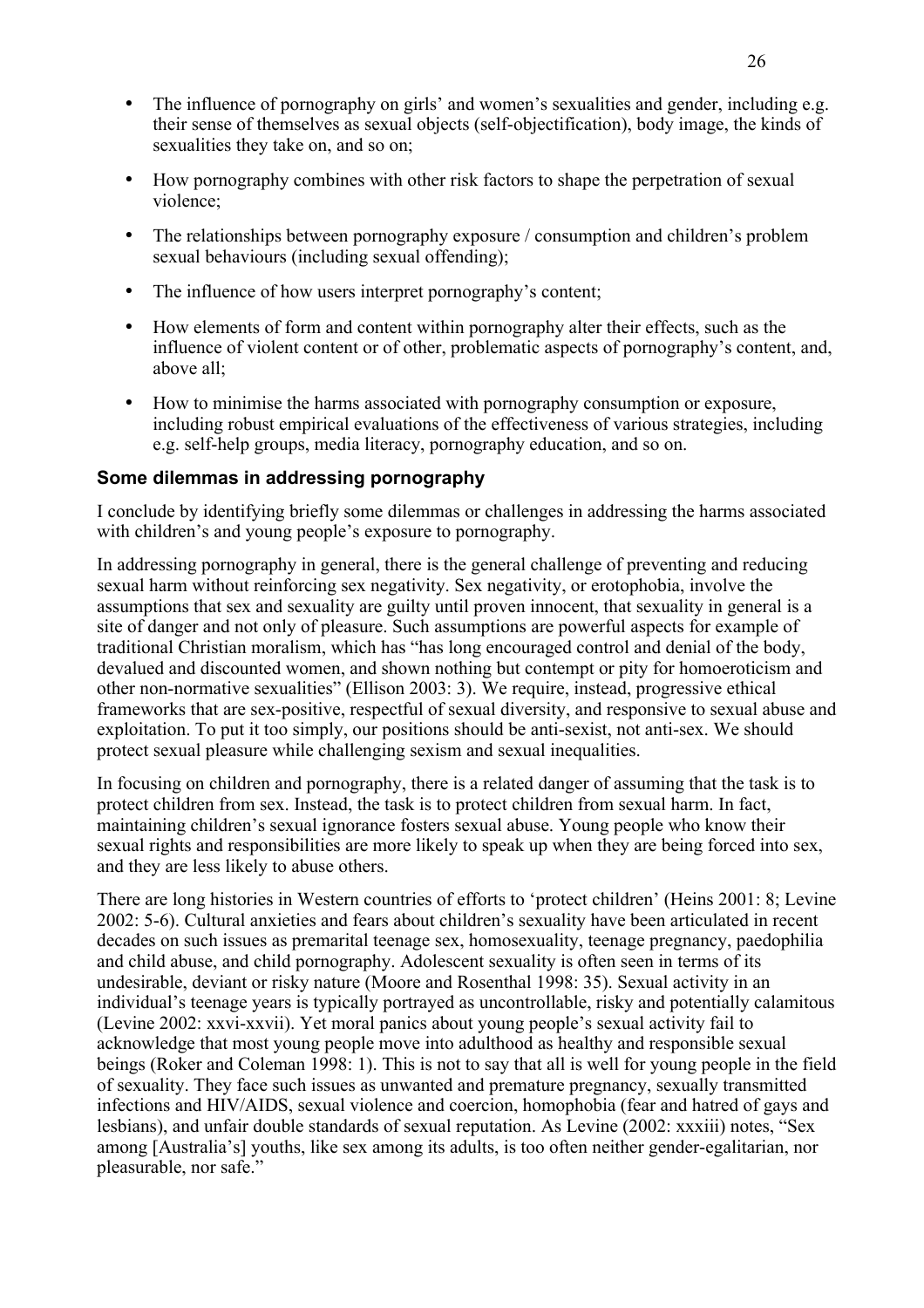We must recognise and engage young people as sexual subjects with sexual agency (the capacity to act), rather than as necessarily 'innocent' of sex and passive. Children and young people deserve appropriate information on sex and sexualities. They need the facts, but also stories of consent, love, romance and desire. However, pornography is a terrible sex educator. One of the trickiest tasks here is to move beyond simplistic understandings of the premature sexualisation of children, recognising children's existing and emerging sexualities while also being able to criticise aspects of contemporary sexualisation (Hawkes and Egan 2008).

Fostering the health and wellbeing of children and young people is not well served by blanket condemnations of sexual speech. Yes, we must take action to minimise their exposure to pornography, and to sexist and violent materials in particular, but this should not be at the expense of sexual speech in general. And we must work to improve the kinds of sexual materials available to youth.

We must affirm sexual diversity throughout this work. Diverse sexual identities and orientations are not merely to be 'tolerated', but a positive social good to be affirmed. Efforts to address the harms of pornography exposure among children and young people must acknowledge the ways in which their lives are structured not only by gender inequalities but by heterosexism and the policing of non-heterosexual sexualities, and the distinct roles which pornography may play for same-sex attracted individuals in this context. At the same time, we should not naively assume that non-heterosexual pornographies are invulnerable to the powerful feminist critiques made also of mass-market heterosexual pornography (Kendall 1995).

The consumption of pornography is intensifying sexist and violence-supportive attitudes and behaviours among children and adults alike. Urgent action is needed – by governments, community services, parents, and others – to prevent and reduce the harms associated with exposure to pornography. This is one, vital element in the wider task of building an egalitarian and just society.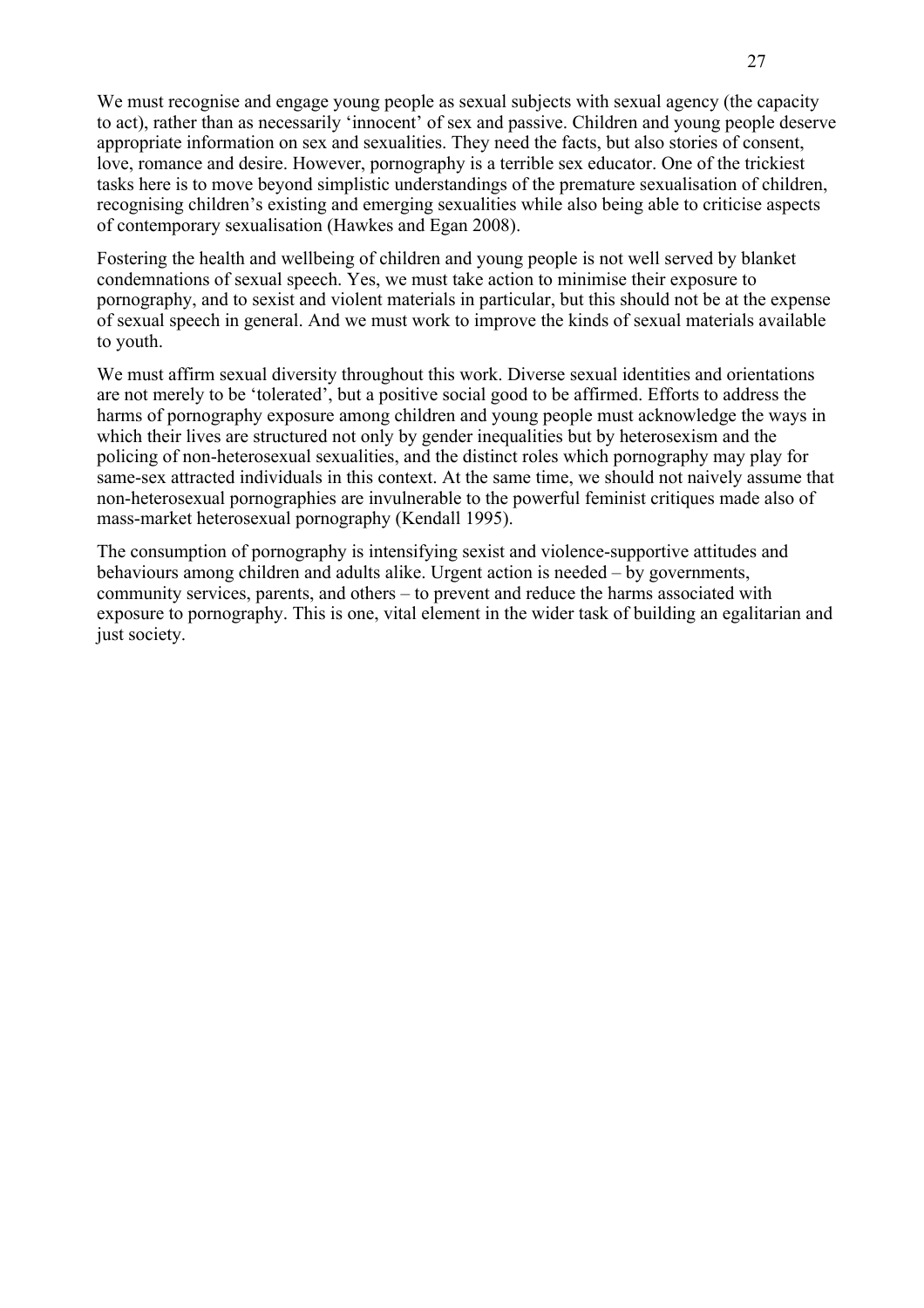#### **References cited**

Aisbett, K. (2001). *The Internet at Home: A report on Internet use in the home*. Sydney: Australian Broadcasting Authority.

Allen, Mike, Dave D'Alessio, Tara Emmers, and Lisa Gebhardt. (1996). The role of educational briefings in mitigating effects of experimental exposure to violent sexually explicit material: A meta-analysis. *Journal of Sex Research* 33(2), pp. 135-141.

Allen, Mike, Tara Emmers, Lisa Gebhardt, and Mary A. Glery. (1995). Exposure to pornography and acceptance of rape myths. *Journal of Communication* 45(1), Winter, pp. 5-26.

American Psychological Association. (2007). *Report of the APA Task Force on the Sexualization of Girls*. Washington, DC: American Psychological Association.

Ashby, S. L., Arcari, C. M., & Edmonson, M. B. (2006). Television viewing and risk of sexual initiation by young adolescents. *Archives of Pediatric Adolescent Medicine*, 160, 375-380.

Attwood, Feona. (2002). Reading porn: The paradigm shift in pornography research. *Sexualities*, 5(1), pp. 91-105.

Boyle, Karen. (2000). The Pornography Debates: Beyond Cause and Effect. *Women's Studies International Forum*, 23(2): 187-195.

Braun-Courville DK, Rojas M. (2009). Exposure to sexually explicit Web sites and adolescent sexual attitudes and behaviors. *J Adolesc Health*; 45: 156-162.

Bridges, Ana J., Robert Wosnitzer, Erica Scharrer, Chyng Sun, and Rachael Liberman (2010). Aggression and Sexual Behavior in Best-Selling Pornography Videos: A Content Analysis Update. *Violence Against Women*, 16(10): 1065-85.

Brown, J. D., and K.L. L'Engle. (2009). X-rated sexual attitudes and behaviors associated with US early adolescents' exposure to sexually explicit media. *Communication Research, 36*, 129-151.

Brown, J.D., C.T. Halpern, and K.L. L'Engle. (2005). Mass media as a sexual super peer for early maturing girls. *Journal of Adolescent Health*, 36(5): 420-7

Buckingham, David, and Sara Bragg. (2003). *Young People, Media and Personal Relationships*. UK: Advertising Standards Authority.

Cameron, K. A., L. F. Salazar, J. M. Bernhardt, N. Burgess-Whitman, G. M. Wingood, and R. J. DiClemente. (2005). Adolescents' experience with sex on the web: results from online focus groups. *Journal of Adolescence*, 28(4): 535-540.

Carroll, J. S., Padilla-Walker, L. M., Nelson, L. J., Olson, C. D., Barry, C. M., & Madsen, S. D. (2008). Generation XXX: Pornography acceptance and use among emerging adults. *Journal of Adolescent Research*, 23(1): 6-30.

Collins, RL, Elliott MN, Berry SH, Kanouse DE, Kunkel D, Hunter SB, Miu A. (2004). Watching sex on television predicts adolescent initiation of sexual behavior. *Pediatrics*, 114(3): e280-289.

Cooper, A. L., Delmonico, D. L., Griffin-Shelley, E., & Mathy, R. M. (2004). Online sexual activity: An examination of potentially problematic behaviors. *Sexual Addiction & Compulsivity*, *11*(3), 129-143.

D'Abreu, L. C. F., & Krahé, B. (2014). Predicting sexual aggression in male college students in Brazil. *Psychology of Men & Masculinity*, *15*(2), 152.

Ellison, Marvin M. (2003). Sexual Ethics Without the 'F' Word: 'No' to Sexual Fundamentalism/'Yes' to an Ethical Eroticism. Jack Reynolds Lecture, Toronto School of Theology, February 26, 2003.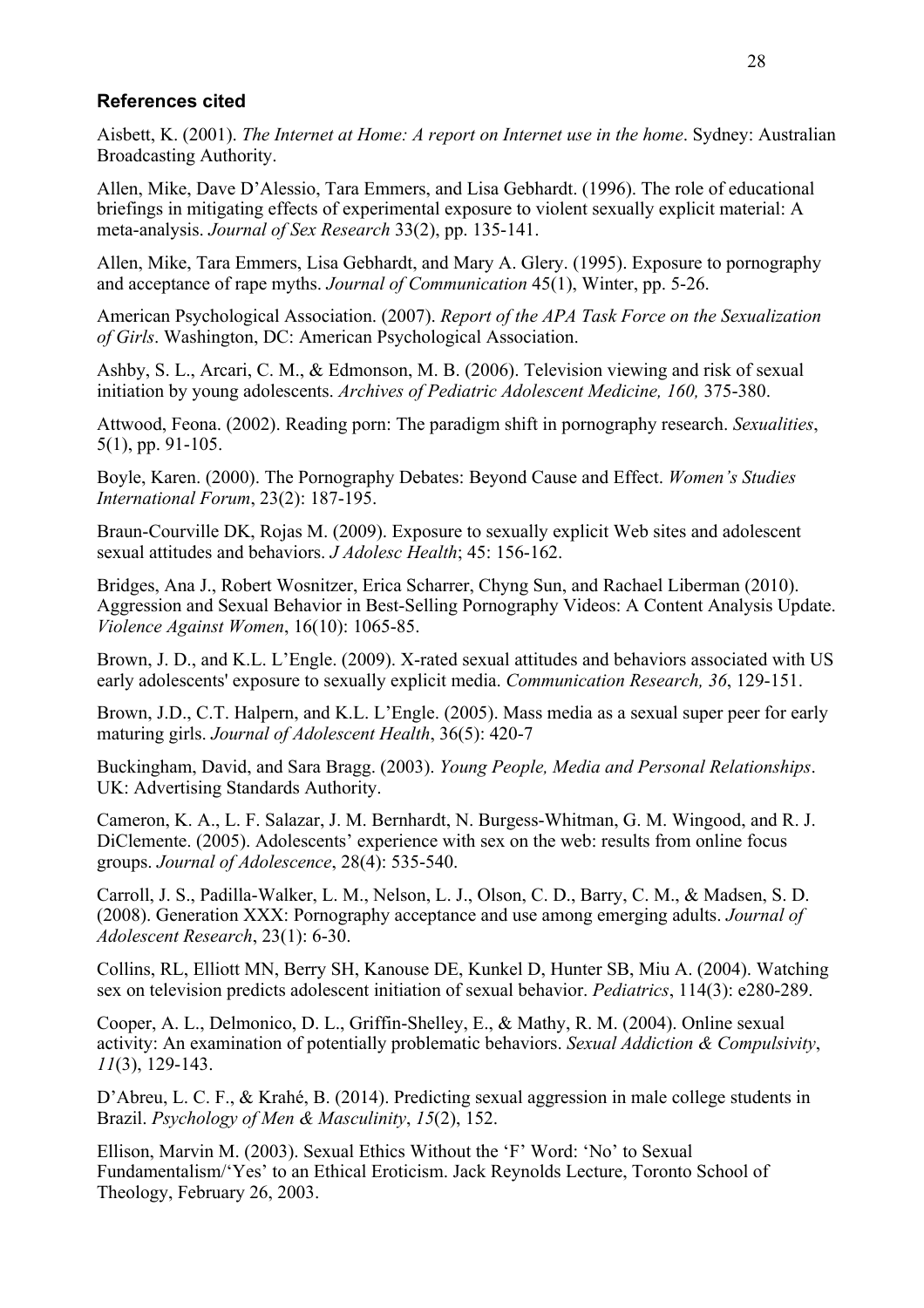Fisher, W.A., and A. Barak. (2001). Internet pornography: A social psychological perspective on Internet sexuality. *Journal of Sex Research*, 38(4).

Fisher, B. S., Cullen, F. T. and Turner, M. G. (2000) *The Sexual Victimization of College Women*. Bureau of Justice Statistics, National Institute of Justice, U.S. Department of Justice, Washington D.C.

Flood, Michael, and Clive Hamilton. (2003a). *Youth and Pornography in Australia: Evidence on the extent of exposure and likely effects*. Canberra: The Australia Institute, Discussion Paper No. 52, February.

Flood, Michael, and Clive Hamilton. (2003b). *Regulating Youth Access to Pornography*. Canberra: The Australia Institute, Discussion Paper No. 53, March.

Flood, Michael. (2007). Exposure to Pornography Among Youth in Australia. *Journal of Sociology,* 43(1): 45-60.

Frable, D.E.S., A.E. Johnson, and H. Kellman. (1997). Seeing Masculine Men, Sexy Women, and Gender Differences: Exposure to Pornography and Cognitive Constructions of Gender. *Journal of Personality*, 65(2): 311-355.

Gorman, S, Monk-Turner E, Fish JN. (2010). Free adult internet web sites: how prevalent are degrading acts? *Gender Issues*, 27: 131–45.

Green L, Brady D, Ólafsson K, et al. (2011). *Risks and safety for Australian children on the internet: full findings from the AU Kids Online survey of 9–16 year olds and their parents*. Sydney: ARC Centre of Excellence for Creative Industries and Innovation, 2011. http://culturalscience.org/journal/index.php/culturalscience/article/view/49/129 (accessed May 2012).

Haggstrom-Nordin, E., U. Hanson, and T. Tyden. (2005). Associations between pornography consumption and sexual practices among adolescents in Sweden. *International Journal of STD & AIDS*, 16, pp. 102-107.

Hald, G. (2006). Gender Differences in Pornography Consumption among Young Heterosexual Danish Adults. *Archives of Sexual Behavior*, 35(5): 577-585.

Hald, G. M., Malamuth, N. N., & Lange, T. (2013). Pornography and sexist attitudes among heterosexuals. *Journal of Communication*, *63*(4), 638-660.

Hald, Gert Martin, Neil M. Malamuth, and Carlin Yuen. (2009). Pornography and attitudes supporting violence against women: revisiting the relationship in nonexperimental studies. *Aggressive Behavior*, 35: 1-7.

Hald, G. M., Seaman, C., & Linz, D. (2014). Sexuality and Pornography. In D. Tolman, L. Diamond, J. Bauermeister, W. George, J. Pfaus, & M. Ward (Eds.), *APA Handbook of Sexuality and Psychology: Vol. 2. Contextual Approaches.* (pp. 3-35). Chapter 1.Washington, DC: American Psychological Association.

Hawkes, G. and R. Egan (2008). Landscapes of Erotophobia: The Sexual(ized) Child in the Postmodern Anglophone West. *Sexuality & Culture* 12(4): 193-203.

Heins, Marjorie. (2001). *Not in Front of the Children: "Indecency", Censorship, and the Innocence of Youth*. New York: Hill and Wang.

Heron, D., & Shapira, N. A. (2003). Time to log off: New diagnostic criteria for problematic Internet use. *Current psychiatry*, *2*(4), 21-7.

Hillier, L., Kurdas, C. and Horsley, P. 2001, *'It's Just Easier' The Internet as a Safety-net for Same Sex Attracted Young People*. La Trobe University: Australian Research Centre in Sex, Health & Society.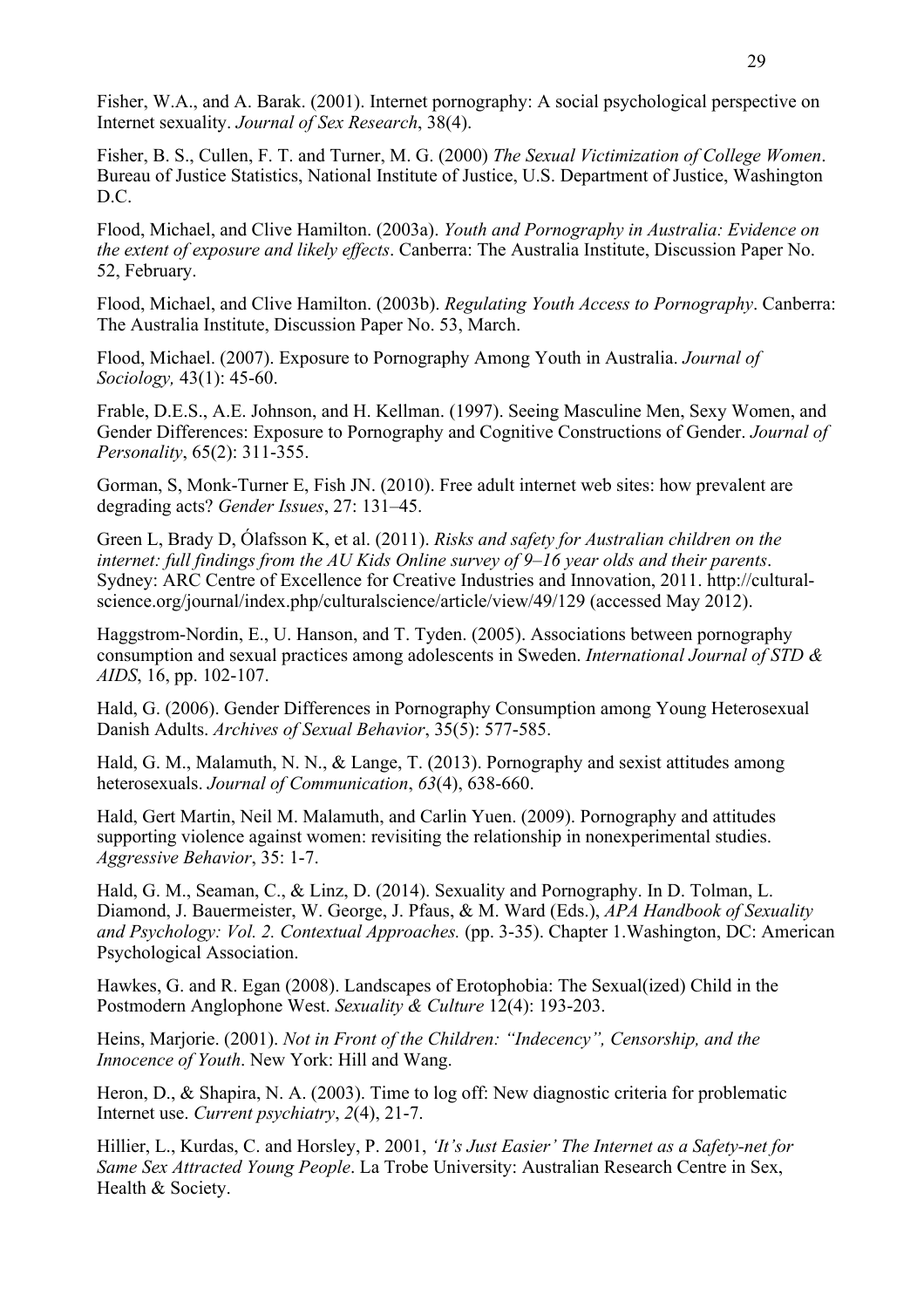Huston, Aletha C., Ellen Wartella, and Edward Donnerstein. (1998). *Measuring the effects of sexual content in the media: A report to the Kaiser Family Foundation*. Menlo Park, Calif.: Henry J. Kaiser Family Foundation.

Janghorbani, M., Lam, T. H., & Youth Sexuality Study Task Force. (2003). Sexual media use by young adults in Hong Kong: Prevalence and associated factors. *Archives of Sexual Behavior*, 32, 545–553.

Jensen, Robert. (1998). Using pornography. In Gail Dines, Robert Jensen, and Ann Russo. (eds.), *Pornography: The Production and Consumption of Inequality*. New York: Routledge.

Johansson, T., and N. Hammarén. (2007). Hegemonic Masculinity and Pornography: Young people's attitudes toward and relations to pornography. *Journal of Men's Studies*, 15(1): 57-70.

Kaiser Family Foundation (2001). *Generation Rx.com: How young people use the Internet for health information*. Menlo Park, Calif.: Henry J. Kaiser Family Foundation.

Kendall, Christopher N. (1995). Gay male pornography: An issue of sex discrimination. *Australian Feminist Legal Journal*, 5, August, pp. 81-98.

Kingston, D. A., & Malamuth, N. M. (2011). Problems with aggregate data and the importance of individual differences in the study of pornography and sexual aggression: Comment on Diamond, Jozifkova, and Weiss (2010). *Archives of sexual behavior*, *40*(5), 1045-1048.

Levine, J. (2002). *Harmful to Minors: The Perils of Protecting Children From Sex*. Minneapolis, MN: University of Minnesota Press.

Lim, M.S., E.R. Carrotte, and M.E. Hellard. (2016). The impact of pornography on gender-based violence, sexual health and well-being: what do we know? *J Epidemiol Community Health*, 70(1): 3-5.

Livingstone, S., Kirwil, L., Ponte, C., & Staksrud, E. (2014). In their own words: What bothers children online?. *European Journal of Communication*, *29*(3), 271-288.

Lo, V.H., and R. Wei. (2005). Exposure to Internet Pornography and Taiwanese Adolescents' Sexual Attitudes and Behavior. *Journal of Broadcasting & Electronic Media*, 49(2): 221-237.

Luder, M., Pittet, I., Berchtold, A., Akré, C., Michaud, P., & Surís, J. (2011). Associations between online pornography and sexual behavior among adolescents: Myth or reality? *Archives of Sexual Behavior, 40*, 1027-1035.

Malamuth, N. (2001). Pornography. In N.J. Smelser and P.B. Baltes (Ed.) *International Encyclopedia of Social and Behavioral Sciences*, (Vol.17, pp. 11816-11821). Elsevier: Amsterdam, New York.

Malamuth, Neil, Tamara Addison, and Mary Koss. (2000). Pornography and sexual aggression: Are there reliable effects and can we understand them?. *Annual Review of Sex Research*, Vol. 11, pp. 26-91.

Malamuth, N. M., Hald, G. M., & Koss, M. (2012). Pornography, individual differences in risk and men's acceptance of violence against women in a representative sample. *Sex Roles*, *66*(7-8), 427-439.

Malamuth, N. M. and Impett, E. A. (2001) Research on sex in the media: What do we know about effects on children and adolescents?. In D.G. Singer & J.L. Singer (Eds.), *Handbook of Children and the Media* (pp. 269-287). Thousand Oaks, CA: Sage.

Measor, L. (2004). Young people's views of sex education: Gender, information and knowledge. *Sex Education*, *4*(2), 153-166.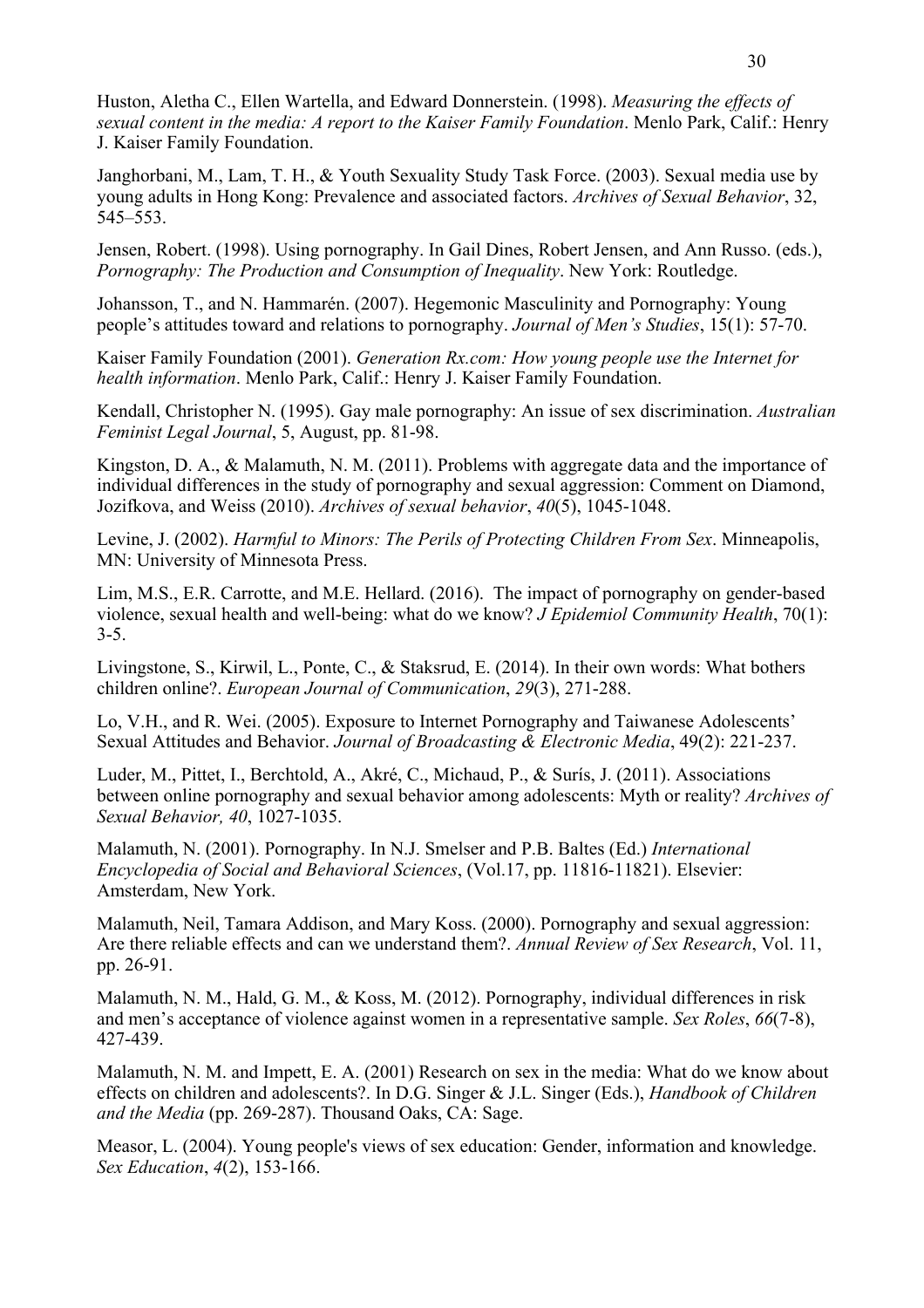Mitchell, Kimberley J., Janis Wolak, and David Finkelhor. (2007). Trends in Youth Reports of Sexual Solicitations, Harassment and Unwanted Exposure to Pornography on the Internet. *Journal of Adolescent Health*, 40(2): 116-126.

Moore, S. and Rosenthal, D. (1998) Adolescent sexual behaviour. In John Coleman and Debi Roker, (eds), *Teenage Sexuality: Health, Risk and Education*. Amsteldijk, The Netherlands: Harwood Academic Publishers.

Nelson, K. M., Leickly, E., Yang, J. P., Pereira, A., & Simoni, J. M. (2014). The influence of sexually explicit online media on sex: do men who have sex with men believe they "do what they see"?. *AIDS Care*, *26*(7), 931-934.

Nosko, A., E. Wood and S. Desmarais (2007). Unsolicited online sexual material: What affects our attitudes and likelihood to search for more? *The Canadian Journal of Human Sexuality*, 16(1/2).

O'Brien, W. (2008) *Problem sexual behaviour in children: A review of the literature*. Australian Crime Commission, Commonwealth of Australia, Canberra.

Peter, J., and P. M. Valkenburg. (2007). Adolescents' exposure to a sexualized media environment and their notions of women as sex objects. *Sex Roles*, 56(5-6): 381-395.

Peter, J., and P.M. Valkenburg. (2010). Adolescents' use of sexually explicit Internet material and sexual uncertainty: The role of involvement and gender. *Communication Monographs*, *77*, 357- 375.

Pinkleton, B. E., Austin, E. W., Chen, Y. C. Y., & Cohen, M. (2012). The role of media literacy in shaping adolescents' understanding of and responses to sexual portrayals in mass media. *Journal of Health Communication*, *17*(4), 460-476.

Pinkleton, B. E., Austin, E. W., Cohen, M., Chen, Y. C. Y., & Fitzgerald, E. (2008). Effects of a peer-led media literacy curriculum on adolescents' knowledge and attitudes toward sexual behavior and media portrayals of sex. *Health Communication*, *23*(5), 462-472.

Radanielina-Hita, M. L. (2015). Parental mediation of media messages does matter: More interaction about objectionable content is associated with emerging adults' sexual attitudes and behaviors. *Health communication*, *30*(8), 784-798.

Rasmussen, Eric E., Rebecca R. Ortiz, and Shawna R. White (2015). Emerging Adults' Responses to Active Mediation of Pornography During Adolescence. *Journal of Children and Media*, 01/2015; DOI: 10.1080/17482798.2014.997769

Rogala, C., and T. Tyden. (2003). Does Pornography Influence Young Women's Sexual Behavior? *Women's Health Issues*, 13, pp. 39-43.

Roker, D. and Coleman, J. (1998). Introduction. In John Coleman and Debi Roker, (eds), *Teenage Sexuality: Health, Risk and Education*. Amsteldijk, The Netherlands: Harwood Academic Publishers.

Rothman, E. F., Decker, M. R., Miller, E., Reed, E., Raj, A., & Silverman, J. G. (2012). Multiperson sex among a sample of adolescent female urban health clinic patients. *Journal of Urban Health*, 89(1): 129-137.

Sabina, C., J. Wolak and D. Finkelhor (2008). The Nature and Dynamics of Internet Pornography Exposure for Youth. *CyberPsychology & Behavior*, 11(6): 691-693.

Strasburger, Victor C., and Barbara J. Wilson. (eds.). (2002). *Children, Adolescents, & the Media*. Thousand Oaks, CA: Sage.

Strossen, Nadine. (1995). *Defending Pornography: Free Speech, Sex, and the Fight for Women's Rights*. London: Simon & Schuster.